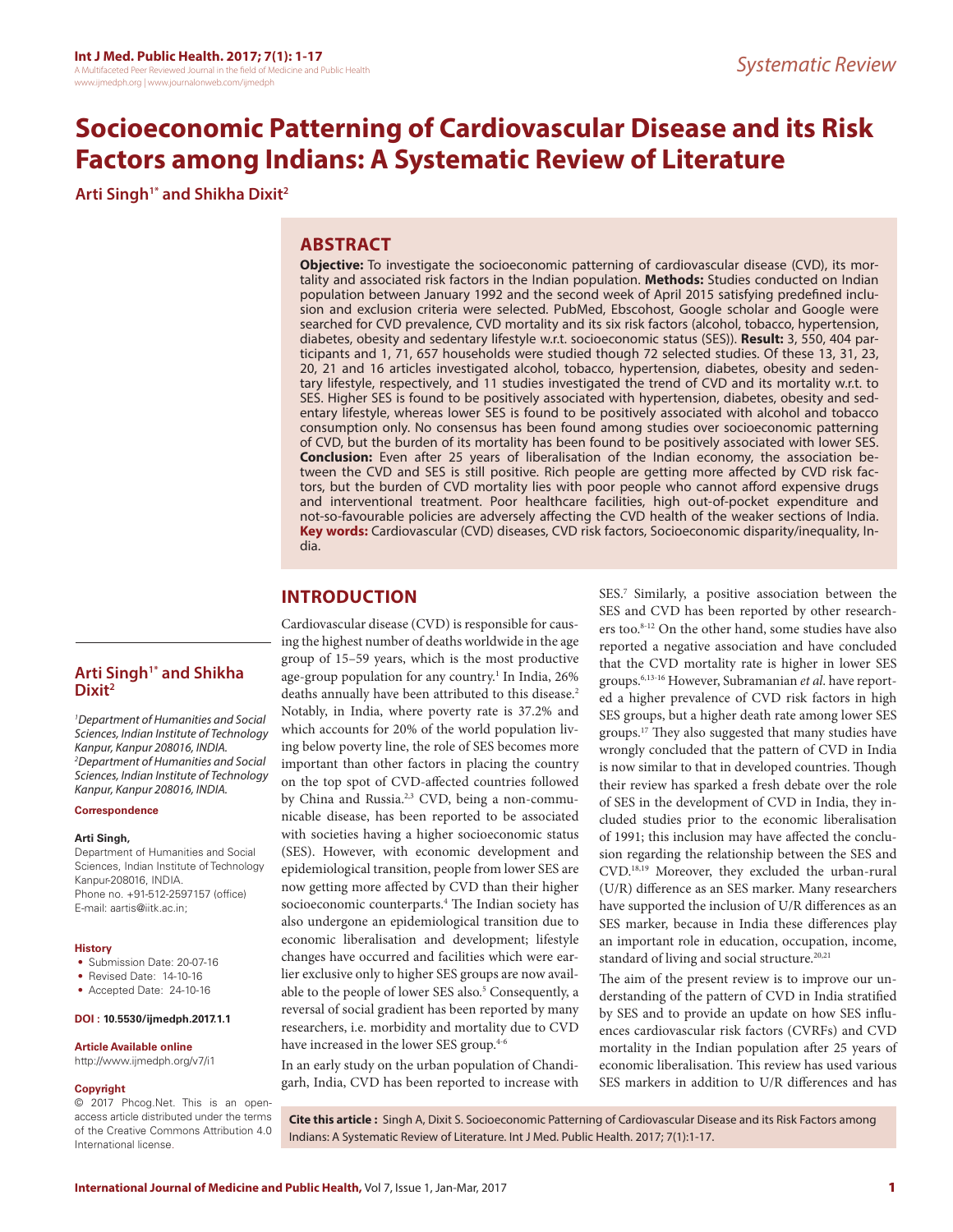focused only on selected modifiable and 'major established risk factors' of CVD identified by WHO (2004)<sup>2</sup> namely, tobacco, alcohol, hypertension, obesity, sedentary lifestyle and diabetes.

## **METHODS**

#### Search Strategy

Studies were searched from PubMed, Google Scholar, Ebscohost and Google. Citation and reference lists of all selected articles were further examined to obtain relevant articles. The aim is to review the maximum number of studies on SES patterning irrespective of study design, as only a limited number of studies are available on the topic and exclusion of a study due to its study design would limit the conclusions of the present review.

Studies conducted after 1991 were selected as the liberalisation of the Indian economy started from 1991, resulting in major lifestyle changes. Relevant studies conducted on urban and/or rural population of India to investigate CVD and/or any of its risk factor of interest w.r.t. SES were included. Information on the sample size, age group/mean age of the participants and criteria used for diagnosis were also used. All types of socioeconomic markers, including U/R differences, were selected.

Search included the combination of following terms: coronary heart disease, socioeconomic status, SES, India, cardiovascular diseases, coronary artery disease, risk factors, diabetes, hypertension, sedentary lifestyle, physical activity, alcohol, smoking, tobacco use, obesity, overweight, socioeconomic disparity/inequality, income level, educational level, blood pressure and sociodemographic factors.

## Inclusion and Exclusion Criteria for Study Selection

Any empirical study that has investigated any of the above mentioned six risk factors w.r.t. any SES marker were included if their full text is accessible and if they were conducted between January 1992 to the second week of April 2015.

Studies carried out only on children and/or adolescents or on Indian migrants and reviews, letters, and articles not based on English language were excluded.

#### Data Extraction

After analysing the studies on the basis of the abovementioned inclusion and exclusion criteria, data were extracted from the selected studies in the form of authors' names, year of publication, study site, total sample, age group or mean age of the participants, marker of SES, diagnostic criteria for outcome variable/s, study design, outcome variables and the direction of their association with SES. All the reporting characteristics of the selected studies and the direction of association between CVD, CVRFs and various SES markers are listed in Table 1. The extracted data were reviewed by the second author separately and independently and disagreements were resolved after discussion. In order to avoid compli-



**Figure 1:** Flow diagram of the process of selection of studies.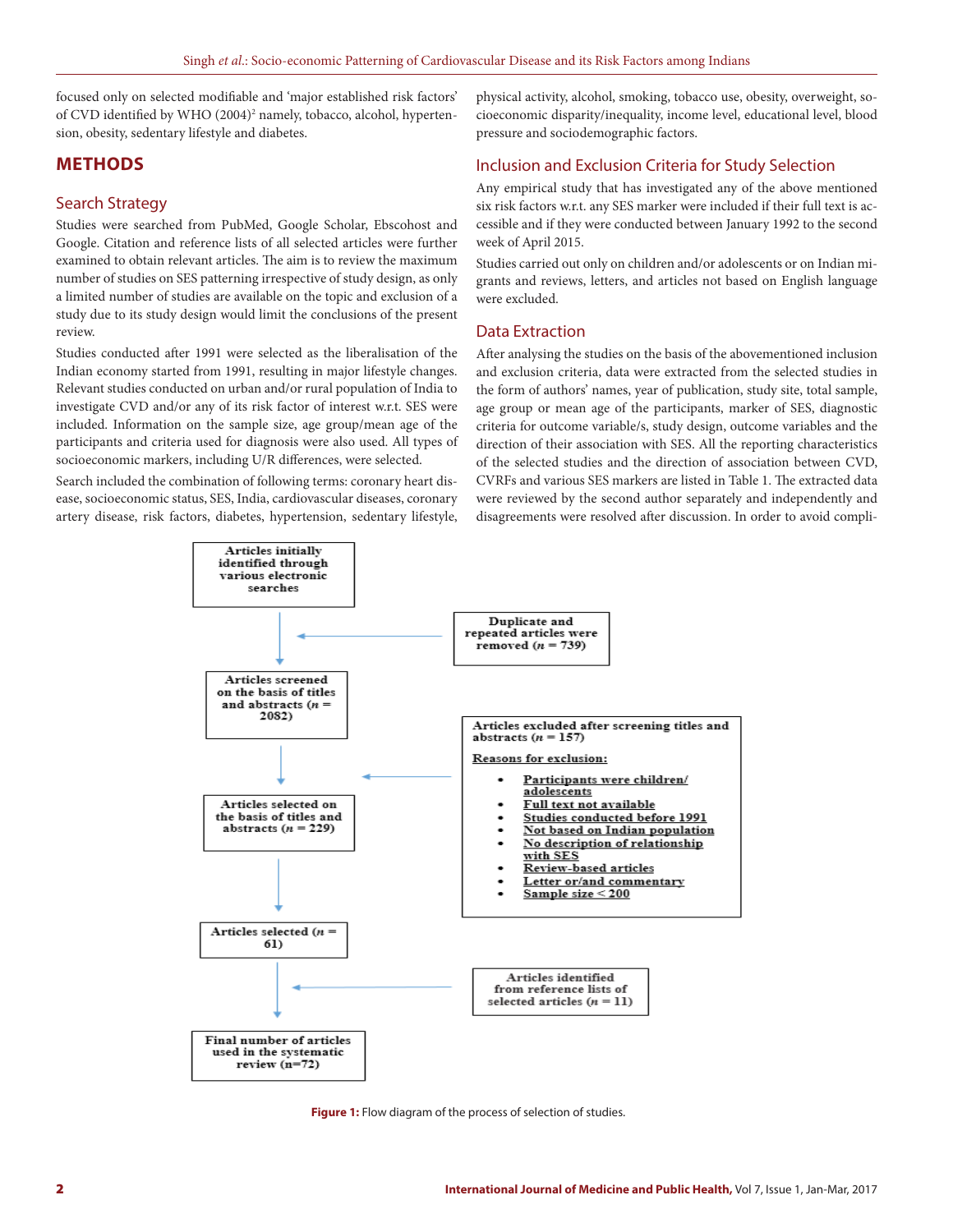cations, the data were further analysed w.r.t. four most used SES markers only, namely education, income, residence and occupation.

## **RESULTS**

#### Search Result

Our systematic review identified 229 records based on titles and abstracts, out of which 61 were selected for the final review as they fulfilled the inclusion criteria. Eleven additional studies were included after scanning the reference lists and citation lists of all articles.

#### Study Characteristics

Out of these 72 studies, 15 investigated tobacco, 5 diabetes, 7 obesity, 3 sedentary lifestyle, 9 alcohol, 5 hypertension, 5 CVD prevalence and 1 CVD mortality only, while the remaining 22 studies investigated a combination of these six risk factors and/or CVD prevalence and mortality w.r.t. SES. 83% studies were cross-sectional in our review. Total 3,550,404 participants and 1, 71, 657 households were investigated by the selected studies. Out of 72 studies, only 18 were conducted at the national level, while the remaining studies were conducted on one or more than one states or union territories of India. Also, 41 studies were conducted on single states, whereas 13 studies involved multiple states.



Hypertension (Total studied associations = 27)



Obesity (Total studied associations=26)



Alcohol (Total studied associations = 27)

#### CVD Risk Factors across Socioeconomic Status

#### Hypertension

The 23 studies<sup>8,9,12-14,22-39</sup> selected in this review to evaluate hypertension have used the same diagnostic criteria, which include the WHO criteria25 as well as self-reported hypertensive cases with or without treatment.22,27,29 The trend of hypertension among Indians is different from that of developed countries, where the problem of hypertension clearly lies with lower socioeconomic population.4 In India, there is no clear pattern for hypertension. Out of 27 associations (Figure 2) for the four most common SES markers (education, income, residence and occupation), 16 reported positive, 6 negative and 5 reported non-significant and mixed results with hypertension, suggesting a transitional phase through which India is going.

#### Diabetes

In total, 20 studies<sup>8,9,13,22,27,29-32,34,37-46</sup> were selected for reviewing the relationship between the SES and diabetes. Diagnostic criteria were either based on the guidelines of ICMR,<sup>37</sup> WHO,<sup>9</sup> American Health Association<sup>30</sup> or on self-reported or known cases of diabetes. Out of 25 associations that we have examined w.r.t. education, income, residence and occupation, only one association reported negative, six reported nonsignificant or mixed results and the remaining reported a positive association (Figure 2). Contrary to Western countries, these results suggest that in India, diabetes is more prevalent among the affluent classes.





Sedentary Lifestyle (Total studied associations =18)



Tobacco (Total studied associations =51)

Figure 2 Graphs showing the number of positive, negative and mixed/non-significant associations reported in selected studies. Data analyzed for alcohol, tobacco, diabetes, hypertension, obesity and sedentary lifestyle w.r. Reproduction size: Full page width

**Figure 2:** Graphs showing the number of positive, negative and mixed/non-significant associations reported in selected studies. Data analyzed for alcohol, tobacco, diabetes, hypertension, obesity and sedentary lifestyle w.r.t the four most used socioeconomic markers viz. education, income, residence and occupation.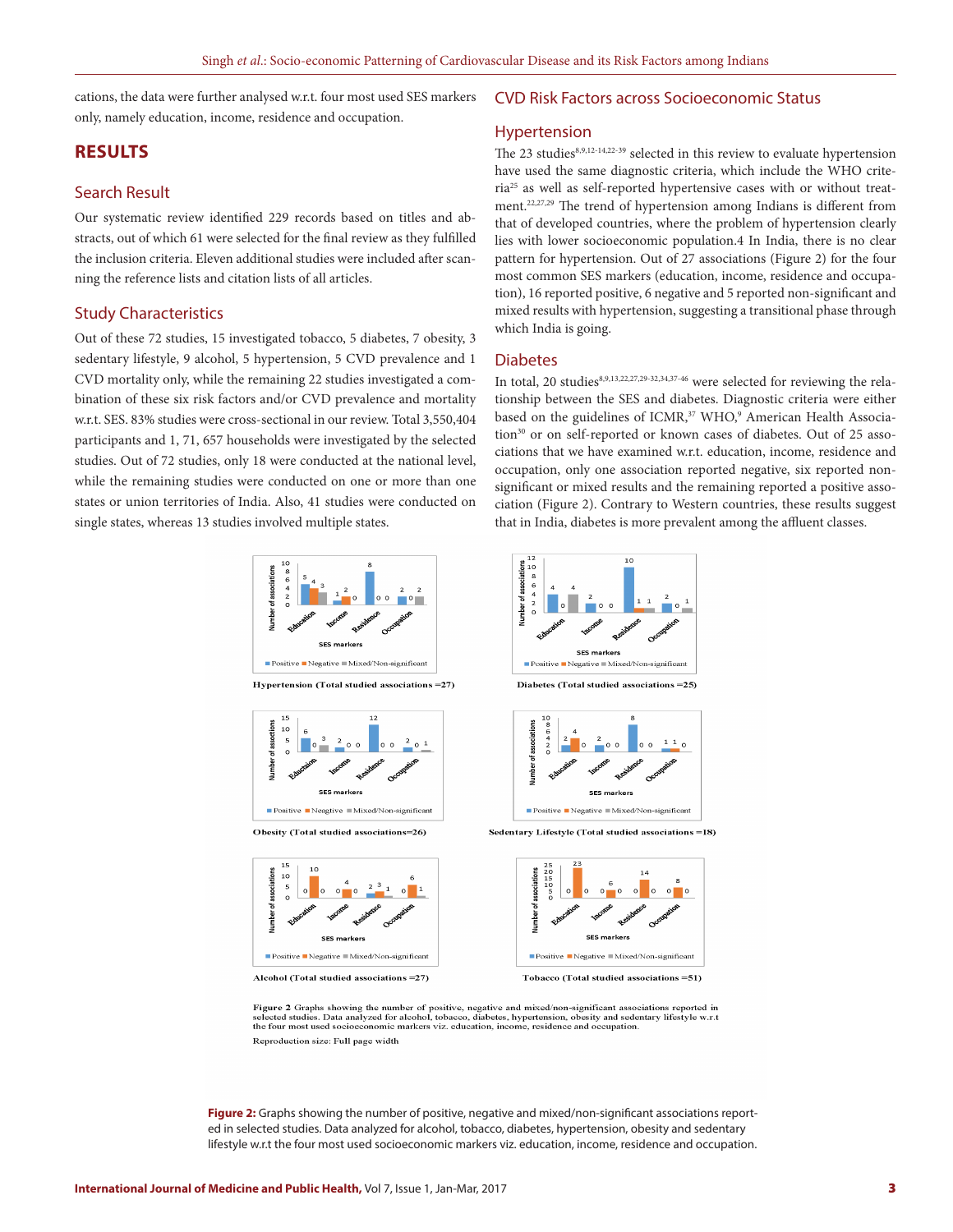| Association<br>Outcome<br>Variables | SN<br>$^{\mathrm{+}}$<br>Diabetes            | Tobacco                                                                       | $+ + + +$<br>S <sub>L</sub>                                        | $_{\rm NS}$<br>NS<br>$^{\rm +}$<br>$\qquad \qquad +$<br>Hypertension<br>Hypertension<br>Diabetes<br>Tobacco<br>Alcohol<br>$_{\rm S}$ | Tobacco                                         | Tobacco                                    | Tobacco                                       |
|-------------------------------------|----------------------------------------------|-------------------------------------------------------------------------------|--------------------------------------------------------------------|--------------------------------------------------------------------------------------------------------------------------------------|-------------------------------------------------|--------------------------------------------|-----------------------------------------------|
| SES marker                          | Education Wealth index<br>Residence<br>(U/R) | Household income<br>(households)<br>Occupation<br>Residence<br>Caste<br>(U/R) | Residence (U/R)<br>Education<br>Income                             | Occupation<br>Education<br>Residence<br>Caste<br>(U/R)                                                                               | Residence (U/R)<br>Education<br>Wealth<br>Caste | Residence (U/R)<br>Occupation<br>Education | Education<br>Income                           |
| Study design                        | Cross-sectional survey                       | Cross-sectional study                                                         | Cross-sectional study                                              | Cross-sectional study                                                                                                                | Cross-sectional study                           | Cross-sectional survey                     | Cross-sectional survey                        |
| Щ                                   | 574<br>99,                                   | $\stackrel{\Delta}{\approx}$                                                  | 7,156                                                              | 429                                                                                                                                  | 2,55,<br>028                                    | $\rm \stackrel{A}{\simeq}$                 | 292                                           |
| Σ                                   | 742<br>56,                                   | $\stackrel{\Delta}{\approx}$                                                  | 7,071                                                              | 482                                                                                                                                  | 2,01,<br>219                                    | $\rm \stackrel{A}{\simeq}$                 | 469                                           |
| <b>Total N</b>                      | 1,56,316                                     | $1,00,$<br>855                                                                | 14,227                                                             | 911                                                                                                                                  | 4,56,247                                        | 70,802 (house<br>holds)                    | 761                                           |
| Study site                          | National; U/R                                | National; U/R                                                                 | Chandigarh; U/R<br>Maharashtra,<br>Tamil Nadu,<br>Jharkhand<br>and | Madhya Pradesh;<br>$U/R-$                                                                                                            | National; U/R-                                  | National; U/R                              | Maharashtra, Goa,<br>and Karnataka;<br>Delhi, |
| Reference                           | Agrawal et al. $(2011)$<br>$40$              | Agrawal et al. (2013)<br>76                                                   | Anjana et al. (2014)<br>57                                         | Bhadoria et al.<br>(2014)<br>23                                                                                                      | Bhan et al. (2012)83                            | Bhawna (2013)69                            | et al. (2013)<br>Bhounsule<br>82              |
|                                     | $\overline{\phantom{a}}$                     | $\mathfrak{g}$                                                                | $\sim$                                                             | 4                                                                                                                                    | $\mathsf{L}\cap$                                | $\circ$                                    | $\overline{\phantom{a}}$                      |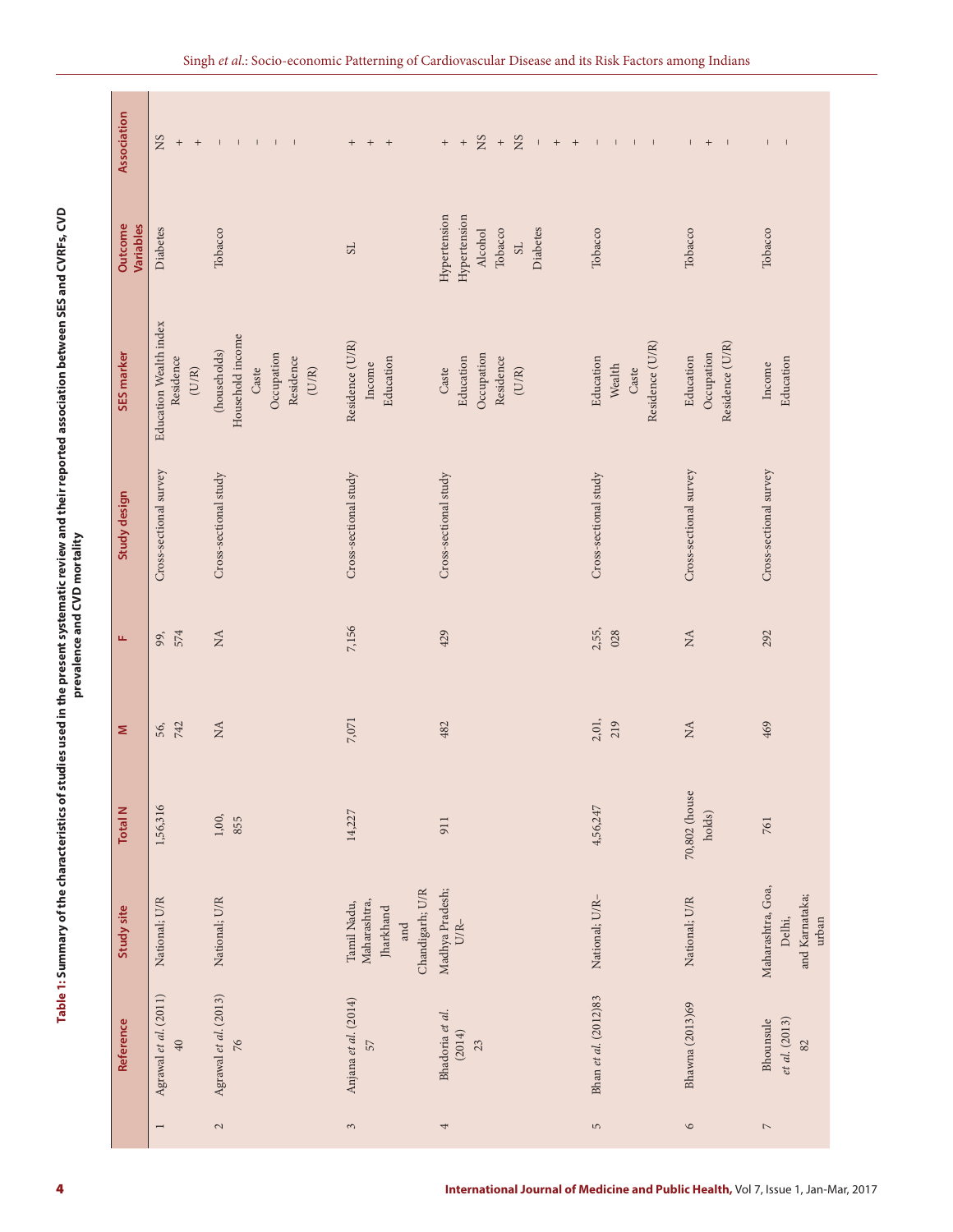| $^{+}$<br>$\qquad \qquad +$           | $\overline{1}$                             | $^{+}$<br>$\qquad \qquad +$<br>$^{+}$   | $\qquad \qquad +$<br>$\mathsf I$<br>$\mathbf I$<br>L    | $\begin{array}{c} \rule{0pt}{2.5ex} \rule{0pt}{2.5ex} \rule{0pt}{2.5ex} \rule{0pt}{2.5ex} \rule{0pt}{2.5ex} \rule{0pt}{2.5ex} \rule{0pt}{2.5ex} \rule{0pt}{2.5ex} \rule{0pt}{2.5ex} \rule{0pt}{2.5ex} \rule{0pt}{2.5ex} \rule{0pt}{2.5ex} \rule{0pt}{2.5ex} \rule{0pt}{2.5ex} \rule{0pt}{2.5ex} \rule{0pt}{2.5ex} \rule{0pt}{2.5ex} \rule{0pt}{2.5ex} \rule{0pt}{2.5ex} \rule{0$<br>$\mathsf I$ |                                  | $\mathsf I$<br>$\qquad \qquad +$<br>$\mathsf I$<br>$^{+}$ | $\sf I$<br>$\sf I$<br>$\sf I$                           | $\mathsf I$<br>$^{+}$<br>$^{+}$                                       |  |
|---------------------------------------|--------------------------------------------|-----------------------------------------|---------------------------------------------------------|-------------------------------------------------------------------------------------------------------------------------------------------------------------------------------------------------------------------------------------------------------------------------------------------------------------------------------------------------------------------------------------------------|----------------------------------|-----------------------------------------------------------|---------------------------------------------------------|-----------------------------------------------------------------------|--|
| Obesity                               | Tobacco                                    | Diabetes                                | Tobacco<br>$_{\rm 1S}$                                  | Tobacco                                                                                                                                                                                                                                                                                                                                                                                         | Alcohol                          | Hypertension                                              | Tobacco                                                 | Alcohol<br>Obesity                                                    |  |
| Residence (U/R)<br>Income             | (urban, semi-urban, rural)<br>Residence    | Household wealth<br>Education<br>Caste  | Residence (U/REducation<br>Residence (U/R)<br>Education | Residence(U/R)<br>Education                                                                                                                                                                                                                                                                                                                                                                     | Kuppuswamy's Scale (2013)        | <b>Education</b> Income<br>(U/R) Occupation<br>Residence  | Kuppuswamy's Scale(2007)<br><b>Education Occupation</b> | Modified Prasad's scale<br>Occupation Residence<br>(urban/urban-slum) |  |
| Cross-sectional study                 | Cross-sectional survey                     | Cross-sectional study                   | Cross-sectional survey                                  | Cross-sectional<br>survey                                                                                                                                                                                                                                                                                                                                                                       | Cross-sectional study            | Cross-sectional survey                                    | Cross-sectional survey                                  | Cross-sectional survey<br>Cross-sectional study                       |  |
| 2,068                                 | 3,980                                      | 1,24,385                                | NA                                                      | 404                                                                                                                                                                                                                                                                                                                                                                                             |                                  | 2,667                                                     | 450                                                     | 443<br>451                                                            |  |
| 1,360                                 | 3,530                                      | 74,369                                  | NA                                                      | 444                                                                                                                                                                                                                                                                                                                                                                                             | 500                              | 3,261                                                     | 451                                                     | 495<br>564                                                            |  |
| 3,428                                 | 7,510                                      | 1,98,754                                | 1,679                                                   | 848                                                                                                                                                                                                                                                                                                                                                                                             | 500                              | 5,929                                                     | 911                                                     | 1,007<br>946                                                          |  |
| Delhi; U/R-                           | urban, semi-urban,<br>Tamil Nadu;<br>rural | National; U/R-                          | Kerala, Karnataka;<br>Rajasthan, Punjab,<br><b>U/R</b>  | Uttar Pradesh; U/R                                                                                                                                                                                                                                                                                                                                                                              | Pondicherry;<br>urban            | locations; U/R<br>National: 13<br>geographic              | Delhi; urban                                            | Tamil Nadu; rural<br>Delhi; urban and<br>urban-slum                   |  |
| Chhabra &<br>Chhabra<br>$(2007)^{48}$ | Chockalingam et al.<br>$(2013)^{75}$       | Subramanian<br>$(2012)^{41}$<br>Corsi & | Cramm & Lee<br>$(2014)^{55}$                            | Dixit et al. $(2012)^{74}$                                                                                                                                                                                                                                                                                                                                                                      | Easwaran et al.<br>$(2015)^{67}$ | Farag et al. (2014)33                                     | Garg et al. $(2012)^{72}$                               | Kumar et al. (2013) <sup>60</sup><br>Gopalan (1998) <sup>53</sup>     |  |
| $^{\circ}$                            | $\sigma$                                   | $\overline{10}$                         | $\Box$                                                  | 12                                                                                                                                                                                                                                                                                                                                                                                              | 13                               | 14                                                        | 15                                                      | 16<br>17                                                              |  |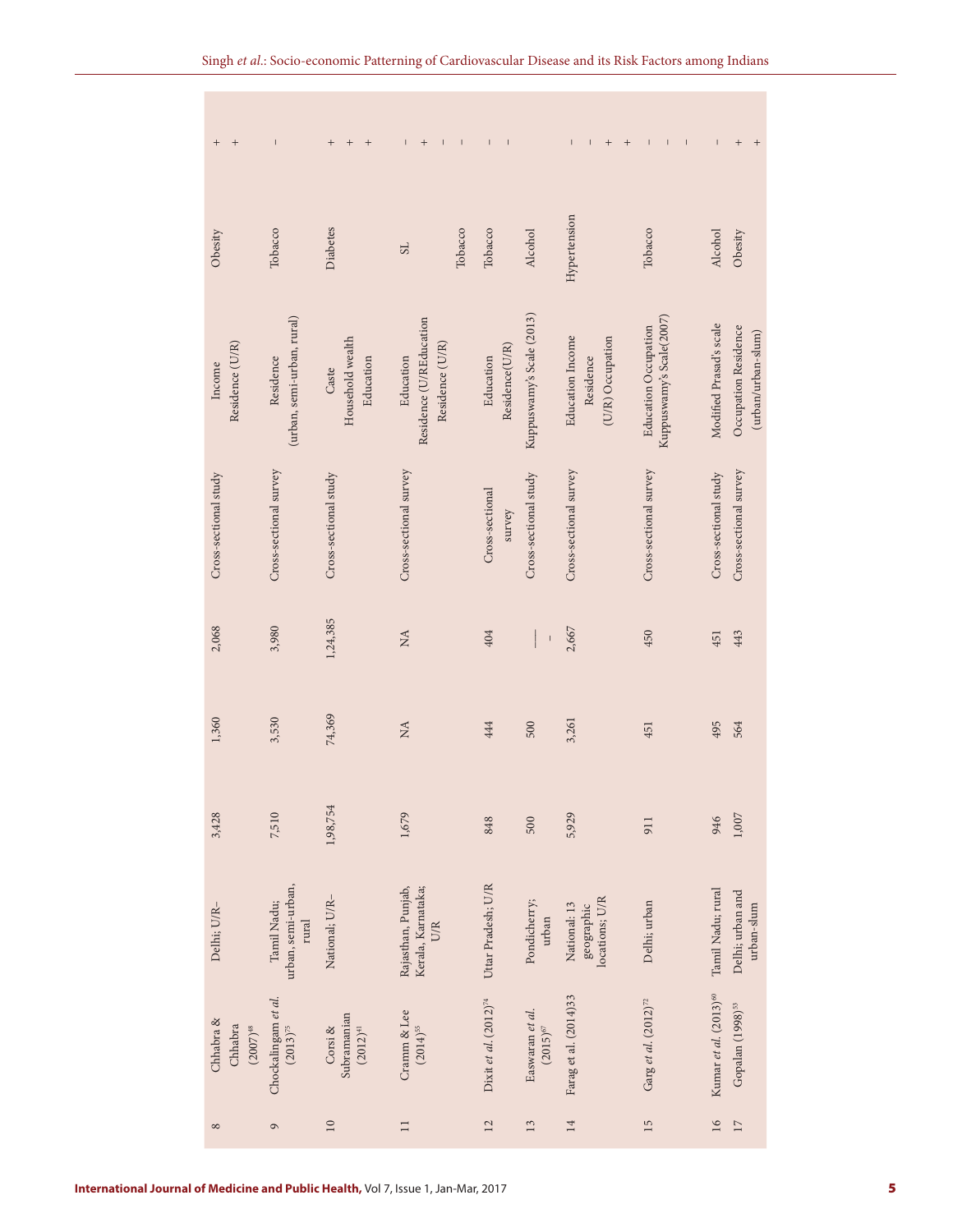| NS (M), NS (F)<br>$- (M)$ , NS $(F)$<br>$+$ (M), NS (F)<br>$-$ (M), NS $(\mathrm{F})$<br>$-$ (M), NS $(\mathrm{F})$<br>$- (M), NS (F)$<br>$- (M), NS (F)$<br>$+$ (M), $\text{-}$ (F)<br>$\bar{1}$<br>$^{+}$<br>$\mathsf I$ | $_{\rm NS}$<br>$\Gamma = \Gamma$<br>$\mathsf I$            | $+$ (M), NS (F)<br>$_{\rm NS}$<br>$\sim 1$ , $\sim 1$<br>$\bar{1}$ | $\overline{\phantom{a}}$                                                    | $^{\mathrm{+}}$<br>$+$     |
|----------------------------------------------------------------------------------------------------------------------------------------------------------------------------------------------------------------------------|------------------------------------------------------------|--------------------------------------------------------------------|-----------------------------------------------------------------------------|----------------------------|
| Hypertension<br>Hypertension<br>Hypertension<br>Diabetes<br>Diabetes<br>Diabetes<br>Diabetes<br>Tobacco<br>Tobacco<br>Tobacco<br>Obesity<br>Alcohol<br>Obesity<br>Alcohol<br>Obesity<br>Alcohol                            | CVD prevalence<br>Hypertension<br>Tobacco<br>Obesity<br>SL | CHD Prevalence<br>Tobacco Obesity<br>Hypertension SL               | Tobacco                                                                     | Hypertension<br>Tobacco    |
| Standard of living index<br>Occupation<br>Education                                                                                                                                                                        | Education                                                  | Education<br>Education                                             | Residence (urban, urban-<br>slum, rural)                                    | Education                  |
| Cross-sectional survey                                                                                                                                                                                                     | Cross-sectional study                                      | Epidemiological study<br>Serial Epidemiological<br>Surveys         | Cross-sectional study                                                       | Epidemiological study      |
| 1,860                                                                                                                                                                                                                      | 1,166                                                      | 1,166<br>797                                                       | 4,099                                                                       | 661                        |
| 2,088                                                                                                                                                                                                                      | 1,982                                                      | 1,415<br>1,982                                                     | 3,882                                                                       | 619                        |
| 3,948                                                                                                                                                                                                                      | 3,148                                                      | 3,148<br>3,335                                                     | 7,891                                                                       | 1,280                      |
| Telangana; rural<br>and semi-urban                                                                                                                                                                                         | Rajasthan; rural                                           | Jaipur (Rajasthan);<br>Rajasthan; rural<br>urban                   | urban and urban-<br>(Haryana); rural,<br>Faridabad<br>$\operatorname{slum}$ | Jaipur; urban              |
| Gupta et al. (2015) <sup>34</sup>                                                                                                                                                                                          | Gupta et al. $(1994)^{26}$                                 | Gupta et al. (1997) <sup>84</sup><br>Gupta et al. $(2003)^{28}$    | Gupta et al. $(2010)^{71}$                                                  | Gupta et al. $(2010)^{31}$ |
| $18\,$                                                                                                                                                                                                                     | 19                                                         | $20\,$<br>$21$                                                     | 22                                                                          | 23                         |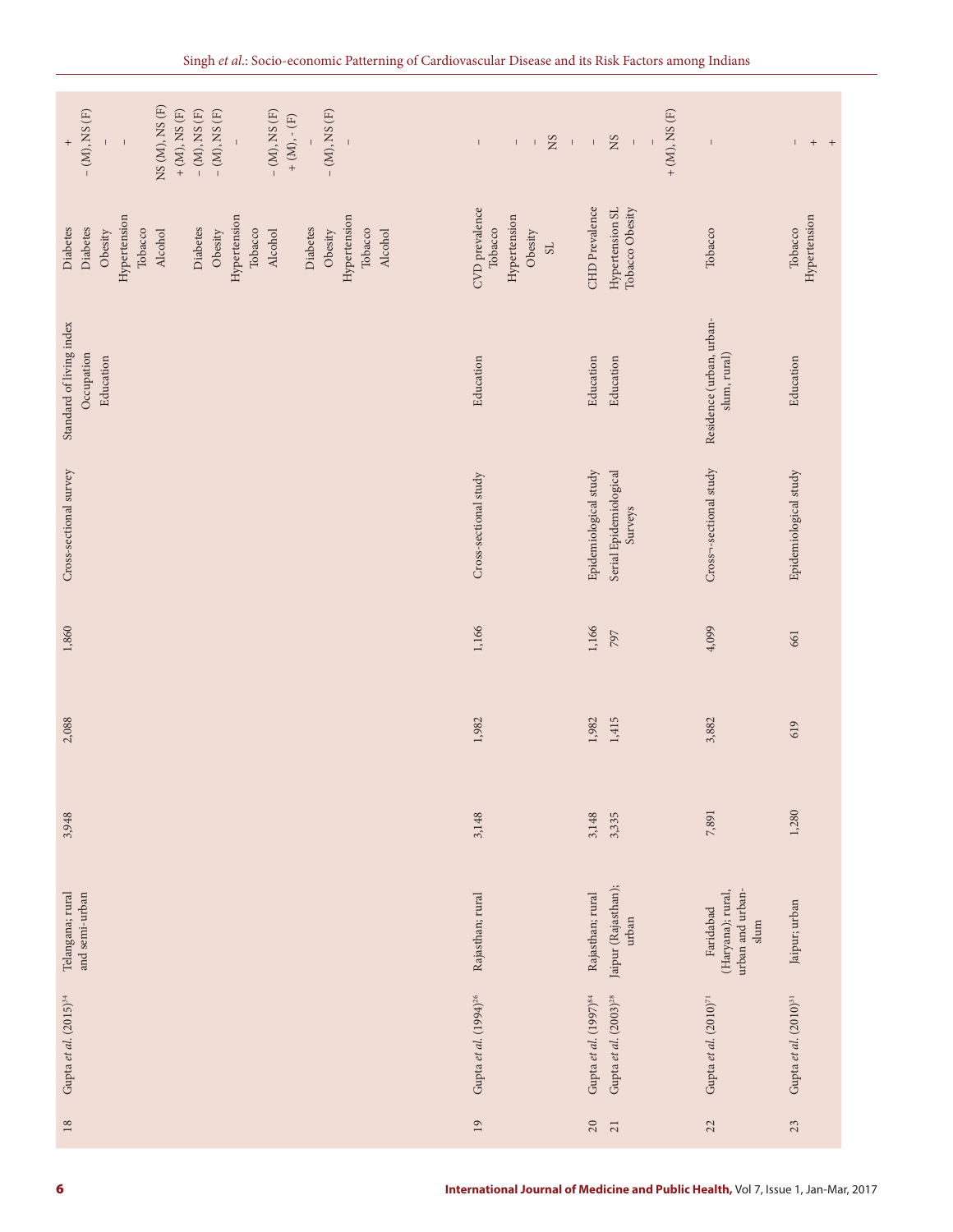| $\perp$<br>$\mathbf{1}$ $\mathbf{1}$<br>Τ.                       | $\mathbf{I} = \mathbf{I}$                           | $\qquad \qquad +$<br>$\,$ +<br>$\,$ + $\,$<br>$\,$ +<br>$+$<br>$+$<br>$^+$                 | $\mathbf{I}$<br>$\mathbf{L}$<br>$\mathbf{I}$                            | $+$<br>$+$                      | $+$ (F), NS (M)<br>$+ (M)$ , NS $(F)$<br>$_{\rm NS}$<br>$^{+}$<br>$\mathsf I$<br>$\mathbf{I}$ | $^+$                               | NS<br>$^+$                                                                          | $\mathsf I$                       | $_{\rm NN}$<br>$+$                                                                        |
|------------------------------------------------------------------|-----------------------------------------------------|--------------------------------------------------------------------------------------------|-------------------------------------------------------------------------|---------------------------------|-----------------------------------------------------------------------------------------------|------------------------------------|-------------------------------------------------------------------------------------|-----------------------------------|-------------------------------------------------------------------------------------------|
| Alcohol                                                          | Alcohol                                             | Diabetes Smoking<br>CHD Prevalence<br>Hypertension<br>Obesity<br>Alcohol<br>S <sub>L</sub> | Alcohol<br>S <sub>L</sub>                                               | Obesity                         | Hypertension<br>Diabetes<br>Obesity<br>Tobacco<br>Alcohol<br>S <sub>L</sub>                   | Hypertension                       | Hypertension                                                                        | Hypertension                      | Diabetes                                                                                  |
| Residence (U/R/town,<br>Income Occupation<br>Education<br>slums) | Education<br>Income                                 | Residence (urban, rural)<br>Residence (urban, rural)                                       | <b>Education Occupation</b><br>Kuppuswamy's scale<br>Standard of living | Residence (urban, rural)        | Standard of living index                                                                      | Prasad's scale (monthly<br>income) | Education Household wealth<br>Index                                                 | Education                         | Education Residence (rural,<br>urban)<br>urban-<br>slum,                                  |
| Cross-sectional survey                                           | Cross-sectional and<br>case-control study<br>design | Cross-sectional study<br>Cross-sectional study                                             | Cross-sectional survey<br>Cross-sectional study                         | Cross-sectional study           | Cross-sectional study                                                                         | Cross-sectional study              | Cross-sectional study                                                               | Cross-sectional survey            | Cross-sectional study                                                                     |
| 3,798                                                            | $\overline{\phantom{a}}$                            | 4,142<br>257                                                                               | 177                                                                     | 600                             | 615                                                                                           | 479                                | 26,260                                                                              | 551                               | 22,652                                                                                    |
| 4,709                                                            | 345                                                 | 3,858<br>497                                                                               | 324<br>$174\,$                                                          |                                 | 1,368                                                                                         | 445                                | 21,141                                                                              | 424                               | 21,885                                                                                    |
| 28,507                                                           | 345                                                 | 8,000<br>1,047                                                                             | 324<br>351                                                              | 600                             | 1,983                                                                                         | 924                                | 47,401                                                                              | 975                               | 44,523                                                                                    |
| urban and slums<br>Karnataka; rural,                             | Tamil Nadu; rural                                   | Uttar Pradesh; U/R<br>Himachal Pradesh;<br>urban and rural                                 | (Punjab); urban<br>Meerut; urban-<br>Kapurthala<br>slum                 | Punjab; U/R                     | 18 states; rural                                                                              | Central India; rural               | Karnataka, Kerala,<br>Andhra Pradesh,<br>Madhya Pradesh<br>Maharashtra,<br>Gujarat, | Car Nicobar Island                | peri-urban and<br>Kerala; urban,<br>Delhi, Assam,<br>Maharashtra,<br>Tamil Nadu,<br>rural |
| Gururaj et al.<br>$(2006)^{61}$                                  | John et al<br>$(2009)^{62}$ .                       | Joshi et al. $(2013)^{11}$<br>Kapoor et al.<br>(2014)37                                    | Katyal et al. (2014)63<br>Kaur & Kaur<br>(2015)54                       | Kaur, Singh & Singh<br>(2013)51 | Kinra et al. (2010)29                                                                         | Kokiwar & Gupta<br>$(2011)^{24}$   | Laxmaiah et al.<br>$(2015)^{35}$                                                    | Manimunda et al.<br>$(2011)^{36}$ | Mohan et al. (2008) <sup>44</sup>                                                         |
| 24                                                               | 25                                                  | 26<br>27                                                                                   | 28<br>$28$                                                              | 30                              | 33                                                                                            | 32                                 | 33                                                                                  | 34                                | 35                                                                                        |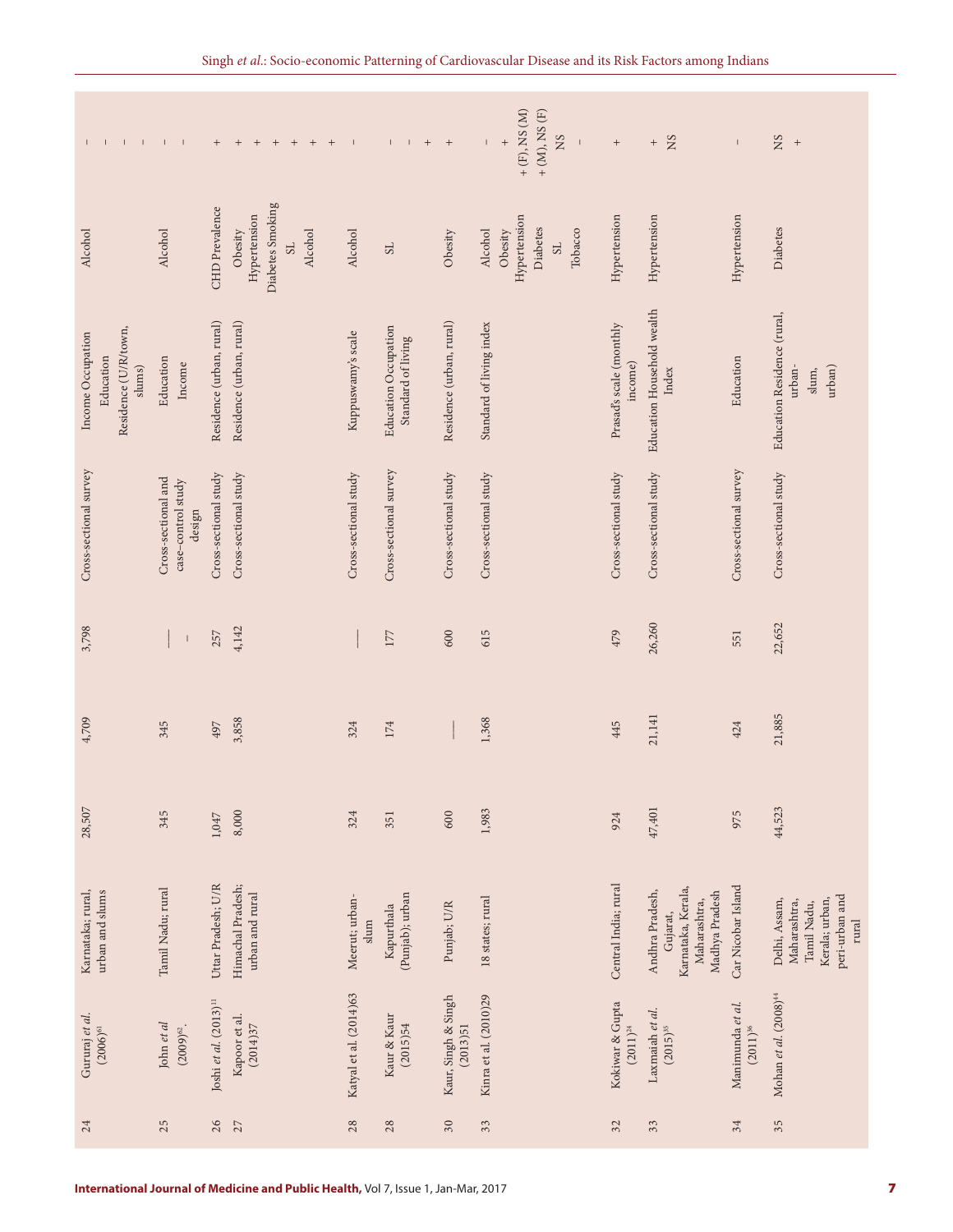| $+ (M)$ , NS $(F)$<br>$_{\rm NS}$<br>$\qquad \qquad +$                                | $\Gamma = \Gamma = \Gamma = \Gamma$                  | $\Gamma = \Gamma = \Gamma = \Gamma$                        | $\mathsf I$                                          | $\qquad \qquad +$<br>$+$<br>$+$<br>$+$<br>$\perp$                                                 | $+$ +                              | $\mathbf{I}$                     | $\mathbb{L}$                     | $\Gamma = \Gamma = \Gamma$                      | $-1-1$                            |
|---------------------------------------------------------------------------------------|------------------------------------------------------|------------------------------------------------------------|------------------------------------------------------|---------------------------------------------------------------------------------------------------|------------------------------------|----------------------------------|----------------------------------|-------------------------------------------------|-----------------------------------|
| Hypertension                                                                          | Alcohol                                              | Tobacco                                                    | AMI prevalence                                       | Hypertension<br>Diabetes<br>Obesity<br>Tobacco<br>SL                                              | AMI prevalence                     | Alcohol                          | CHD mortality                    | Alcohol                                         | Tobacco                           |
| Residence (U/R) Caste<br>Wealth index<br>Education                                    | hold income<br>Caste House<br>Education<br>Residence | Education<br>Residence<br>income<br>House<br>Caste<br>hold | Income                                               | Place of residence (urban,<br>rural)                                                              | Education Income                   | Education                        | Education                        | Education Standard of living<br>Residence (U/R) | Occupation Education              |
| Cross-sectional study                                                                 | Cross-sectional<br>study                             |                                                            | Prospective hospital-<br>based case control<br>study | Cross-sectional survey                                                                            | Prospective case-<br>control study | Cohort design                    | Cohort study                     | Cross-sectional survey                          | Cross-sectional study             |
| 6,523                                                                                 | 2,28,239                                             |                                                            | 22                                                   | 4,624                                                                                             | 69                                 |                                  | 59,515                           |                                                 | 35,345                            |
| 4,148                                                                                 | 2,42,827                                             |                                                            | 378                                                  |                                                                                                   | 264                                | 35,102                           | 88,658                           | 732                                             | 33,685                            |
| 10,671                                                                                | 4,71,143                                             |                                                            | $400\,$                                              | 4,624                                                                                             | 333                                | 35,102                           | 1,48,173                         | 732                                             | 69,030                            |
| Assam, Karnataka,<br>Rajasthan, Uttar<br>Pradesh, West<br>Maharashtra,<br>Bengal; U/R | National; U/R                                        |                                                            | Karnataka; urban<br>and suburban                     | Pondicherry; U/R<br>Rajasthan, West<br>Bengal, Kerala,<br>Maharashtra,<br>Tamil Nadu,<br>Haryana, | Maharashtra/rural                  | Mumbai/urban                     | Mumbai/urban                     | Goa; U/R                                        | National; U/R                     |
| Moser et al. $(2014)^{25}$                                                            | Neufeld et al.<br>$(2005)^{66}$                      |                                                            | Pais et al. (1996) <sup>16</sup>                     | Pandey et al. (2013) <sup>30</sup>                                                                | Patil et al. $(2004)^{10}$         | Pednekar et al.<br>$(2011)^{59}$ | Pednekar et al.<br>$(2011)^{15}$ | Pillai et al. (2013) <sup>64</sup>              | Prabhakar et al.<br>$(2012)^{80}$ |
| 36                                                                                    | $37\,$                                               |                                                            | 38                                                   | 39                                                                                                | 40                                 | $4\,1$                           | $42\,$                           | 43                                              | $44$                              |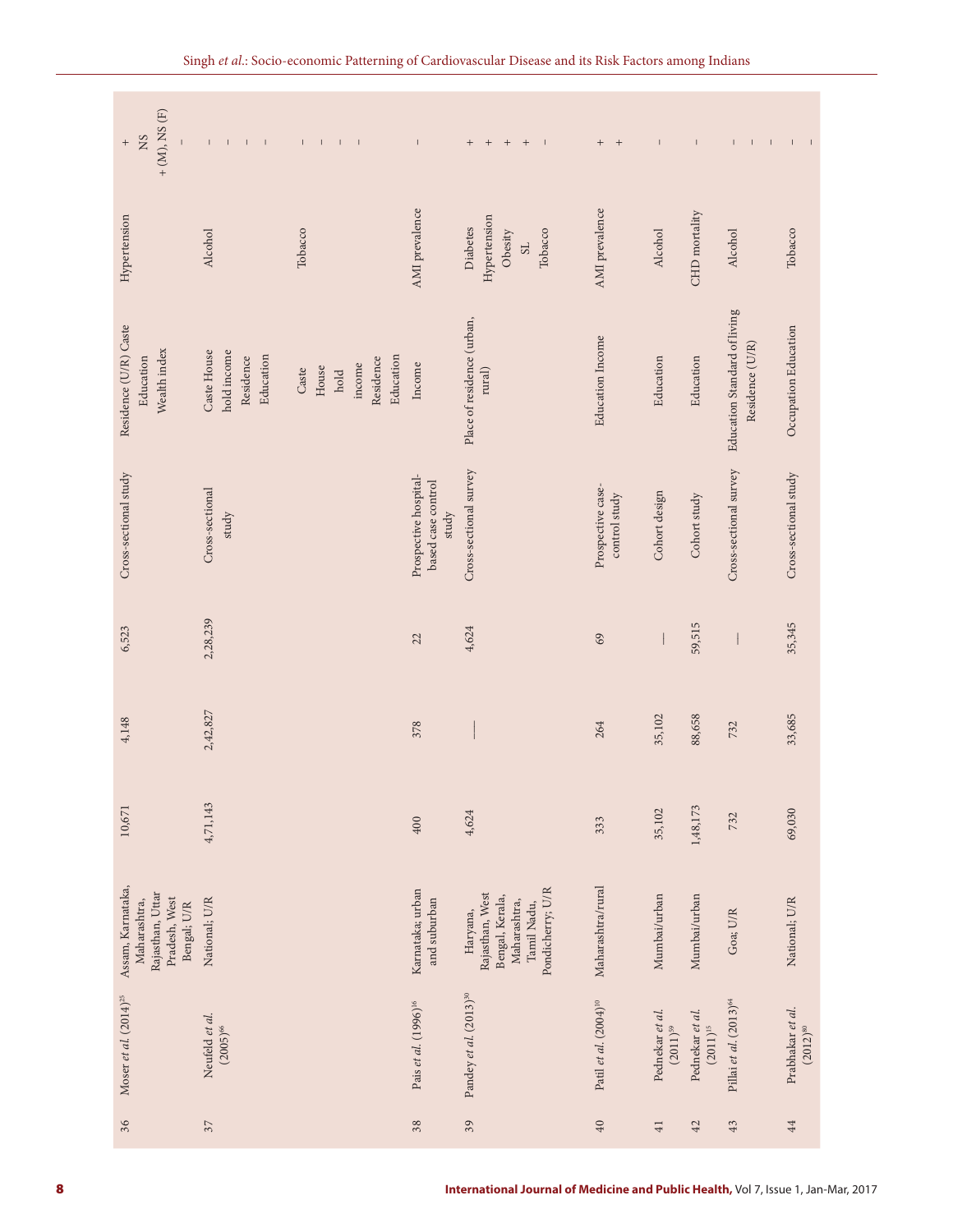| $\qquad \qquad +$                            | $+ (M)$ , NS $(F)$<br>$\qquad \qquad +$<br>$\qquad \qquad +$<br>$\mathbf{L}$ | $+$<br>$\qquad \qquad +$                                                                            | $\perp$<br>$\top$<br>т.<br>- 11                                   | $+$<br>$^+$<br>$^+$<br>$+$<br>$+$ $+$                                                    | $\perp$<br>$\mathsf I$                | $\left. +\right.$<br>$^+$<br>$^+$                      | $+ (M)$ , NS $(F)$<br>$+ (M)$ , NS $(F)$<br>NS(M) | NS (M), (F)<br>$\mathbf{I}$                      | $1 - 1$                        |
|----------------------------------------------|------------------------------------------------------------------------------|-----------------------------------------------------------------------------------------------------|-------------------------------------------------------------------|------------------------------------------------------------------------------------------|---------------------------------------|--------------------------------------------------------|---------------------------------------------------|--------------------------------------------------|--------------------------------|
| Diabetes                                     | Diabetes Obesity<br>Tobacco Alcohol                                          | Diabetes                                                                                            | Tobacco                                                           | CHD prevalence<br>CHD prevalence<br>Hypertension<br>Hypertension<br>Diabetes<br>Diabetes | CHD prevalence                        | Obesity                                                | Hypertension<br>Smoking<br>Obesity                | Hypertension<br>Diabetes<br>Tobacco              | Tobacco                        |
| SES (material possession)<br>Residence (U/R) |                                                                              | Income Occupation                                                                                   | <b>Education House</b><br>Residence (U/R)<br>hold income<br>Caste | SES (monthly per capita<br>$\mathop{\rm consumption}\nolimits)$                          | Education Income                      | Residence (U/R) Education<br>Kuppuswamy's scale (2012) | SES (measured by Singh et<br>al. criterion, 1997) | Education                                        | Wealth index Education         |
| Cross-sectional study                        |                                                                              | Epidemiological study                                                                               | Cross-sectional survey                                            | Cross-sectional study                                                                    | Hospital-based case-<br>control study | Cross-sectional study                                  | Cross-sectional survey                            | Cross-sectional survey                           | Cross-sectional study          |
| 1,057                                        |                                                                              | 5,928                                                                                               | 1,54,726                                                          | 1,194                                                                                    | 126                                   | 1,063                                                  | 210                                               | 8,072                                            |                                |
| 1,161                                        |                                                                              | 5,288                                                                                               | 1,60,871                                                          | 1,373                                                                                    | 924                                   |                                                        | 440                                               | 11,897                                           | 74,369                         |
| 2,218                                        |                                                                              | 11,216                                                                                              | 315,598                                                           | 2,567                                                                                    | 1,050                                 | 1,063                                                  | 650                                               | 19,973                                           | 74,369                         |
| Tamil Nadu; U/R-                             |                                                                              | New Delhi; urban<br>Maharashtra and<br>Andhra Pradesh,<br>West Bengal,<br>Tamil Nadu,<br>Karnataka, | National; U/R                                                     | (NSSO) 2004-09;<br>Sample Survey<br>Organization<br>National<br>U/R                      | Karnataka; urban<br>New Delhi and     | Maharashtra; U/R                                       | Andhra Pradesh;<br>semi-urban                     | 10 industrial areas;<br>urban and peri-<br>urban | National; U/R                  |
| Raghupathy et al.<br>$(2007)^{43}$           |                                                                              | Ramachandran<br>$(2001)^{42}$<br>et al.                                                             | Rani et al. (2003) <sup>78</sup>                                  | Rao, Bhatnagar, &<br>Murphy $(2011)^8$                                                   | Rastogi et al. (2004) <sup>85</sup>   | Rathi et al. $(2014)^{52}$                             | Reddy et al. (2002) <sup>14</sup>                 | Reddy et al. $(2007)^{22}$                       | Rooban et al.<br>$(2010)^{79}$ |
| 45                                           |                                                                              | 46                                                                                                  | $47$                                                              | $48\,$                                                                                   | 49                                    | 50                                                     | $\overline{51}$                                   | 52                                               | 53                             |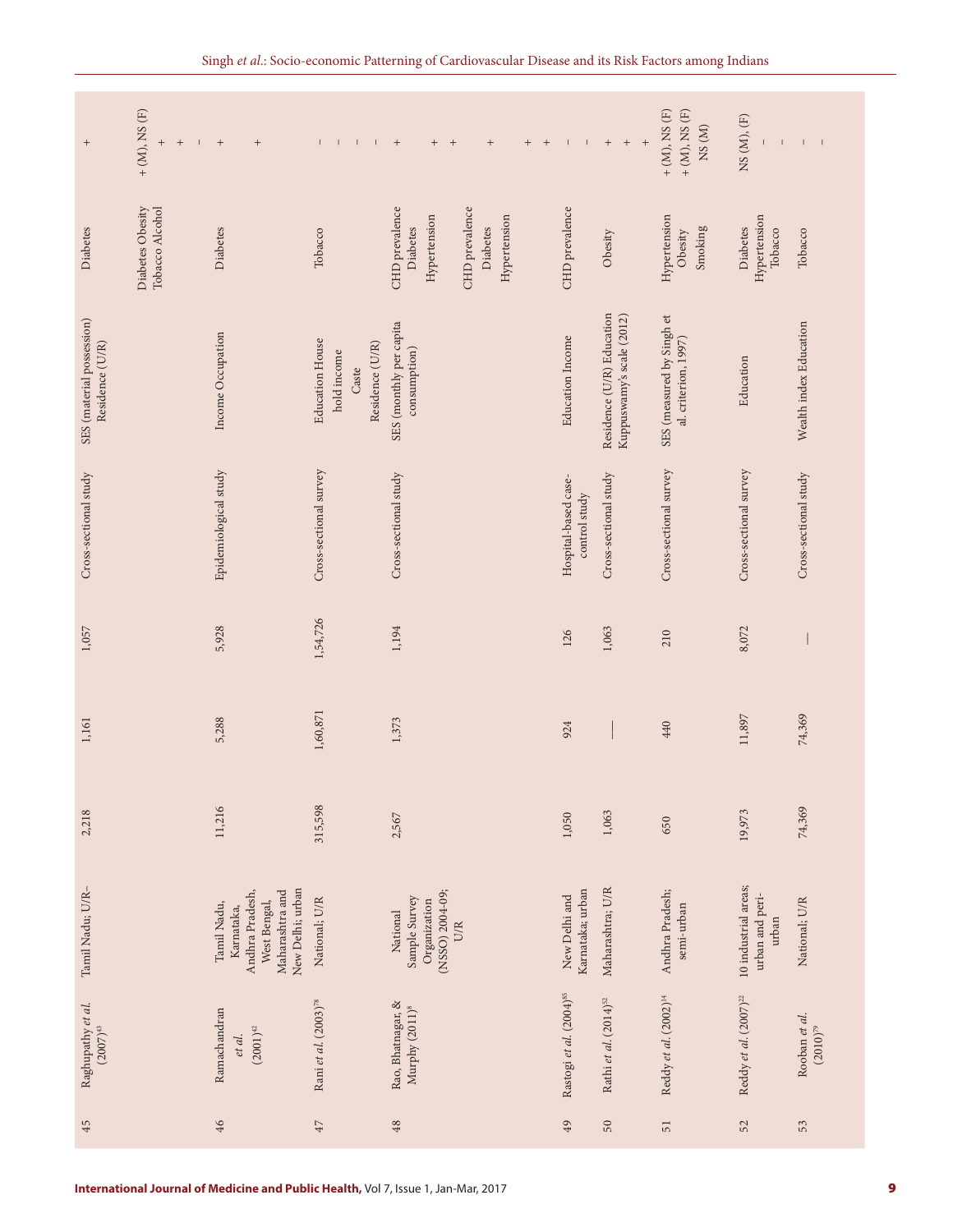| Obesity Diabetes<br>Diabetes Obesity<br>Hypertension<br>Hypertension<br>Hypertension<br>Diabetes<br>Diabetes<br>Diabetes<br>Tobacco<br>Tobacco<br>Tobacco<br>Obesity<br>Alcohol<br>Obesity<br>Alcohol<br>Tobacco<br>Alcohol<br>Obesity<br>Alcohol<br>Obesity<br>15 <sup>o</sup><br><b>Education Occupation</b><br>Residence (urban, rural)<br>Residence (urban, rural)<br>Residence (urban, rural)<br>Residence (urban, rural)<br>Household possessions<br><b>Education Occupation</b><br>Household assets<br>Education<br>Education<br>Residence<br>Income<br>Cross-sectional survey<br>Cross-sectional survey<br>Cross-sectional survey<br>Cross-sectional survey<br>descriptive study<br>Multistage cross-<br>sectional survey<br>Cross-sectional<br>Cohort study<br>35,529<br>59,527<br>9,355<br>1,057<br>148<br>40,071<br>33,767<br>$1,000$<br>9,008<br>1,161<br>345<br>166<br>69,296<br>99,598<br>22,218<br>$1,000$<br>18,363<br>314<br>345<br>Uttar Pradesh; U/R<br>Tamil Nadu; U/R<br>Mumbai; urban<br>Haryana; rural<br>National; U/R<br>National; U/R<br>Punjab; U/R<br>Samuel et al. (2012) <sup>38</sup><br>Sadikot et al. (2004) <sup>45</sup><br>Singh et al. (1995) <sup>46</sup><br>Shukla et al. (2012) <sup>50</sup><br>Singh & Ladusingh $(2014)^{73}$<br>Sidhu & Kumar $(2006)^{49}$<br>Sachdeva et al.<br>$(2014)^{58}$ |
|----------------------------------------------------------------------------------------------------------------------------------------------------------------------------------------------------------------------------------------------------------------------------------------------------------------------------------------------------------------------------------------------------------------------------------------------------------------------------------------------------------------------------------------------------------------------------------------------------------------------------------------------------------------------------------------------------------------------------------------------------------------------------------------------------------------------------------------------------------------------------------------------------------------------------------------------------------------------------------------------------------------------------------------------------------------------------------------------------------------------------------------------------------------------------------------------------------------------------------------------------------------------------------------------------------------------------------------------|
|                                                                                                                                                                                                                                                                                                                                                                                                                                                                                                                                                                                                                                                                                                                                                                                                                                                                                                                                                                                                                                                                                                                                                                                                                                                                                                                                              |
|                                                                                                                                                                                                                                                                                                                                                                                                                                                                                                                                                                                                                                                                                                                                                                                                                                                                                                                                                                                                                                                                                                                                                                                                                                                                                                                                              |
|                                                                                                                                                                                                                                                                                                                                                                                                                                                                                                                                                                                                                                                                                                                                                                                                                                                                                                                                                                                                                                                                                                                                                                                                                                                                                                                                              |
|                                                                                                                                                                                                                                                                                                                                                                                                                                                                                                                                                                                                                                                                                                                                                                                                                                                                                                                                                                                                                                                                                                                                                                                                                                                                                                                                              |
|                                                                                                                                                                                                                                                                                                                                                                                                                                                                                                                                                                                                                                                                                                                                                                                                                                                                                                                                                                                                                                                                                                                                                                                                                                                                                                                                              |
|                                                                                                                                                                                                                                                                                                                                                                                                                                                                                                                                                                                                                                                                                                                                                                                                                                                                                                                                                                                                                                                                                                                                                                                                                                                                                                                                              |
|                                                                                                                                                                                                                                                                                                                                                                                                                                                                                                                                                                                                                                                                                                                                                                                                                                                                                                                                                                                                                                                                                                                                                                                                                                                                                                                                              |
|                                                                                                                                                                                                                                                                                                                                                                                                                                                                                                                                                                                                                                                                                                                                                                                                                                                                                                                                                                                                                                                                                                                                                                                                                                                                                                                                              |
| 55<br>56<br>$60\,$<br>54<br>$58\,$<br>57<br>59                                                                                                                                                                                                                                                                                                                                                                                                                                                                                                                                                                                                                                                                                                                                                                                                                                                                                                                                                                                                                                                                                                                                                                                                                                                                                               |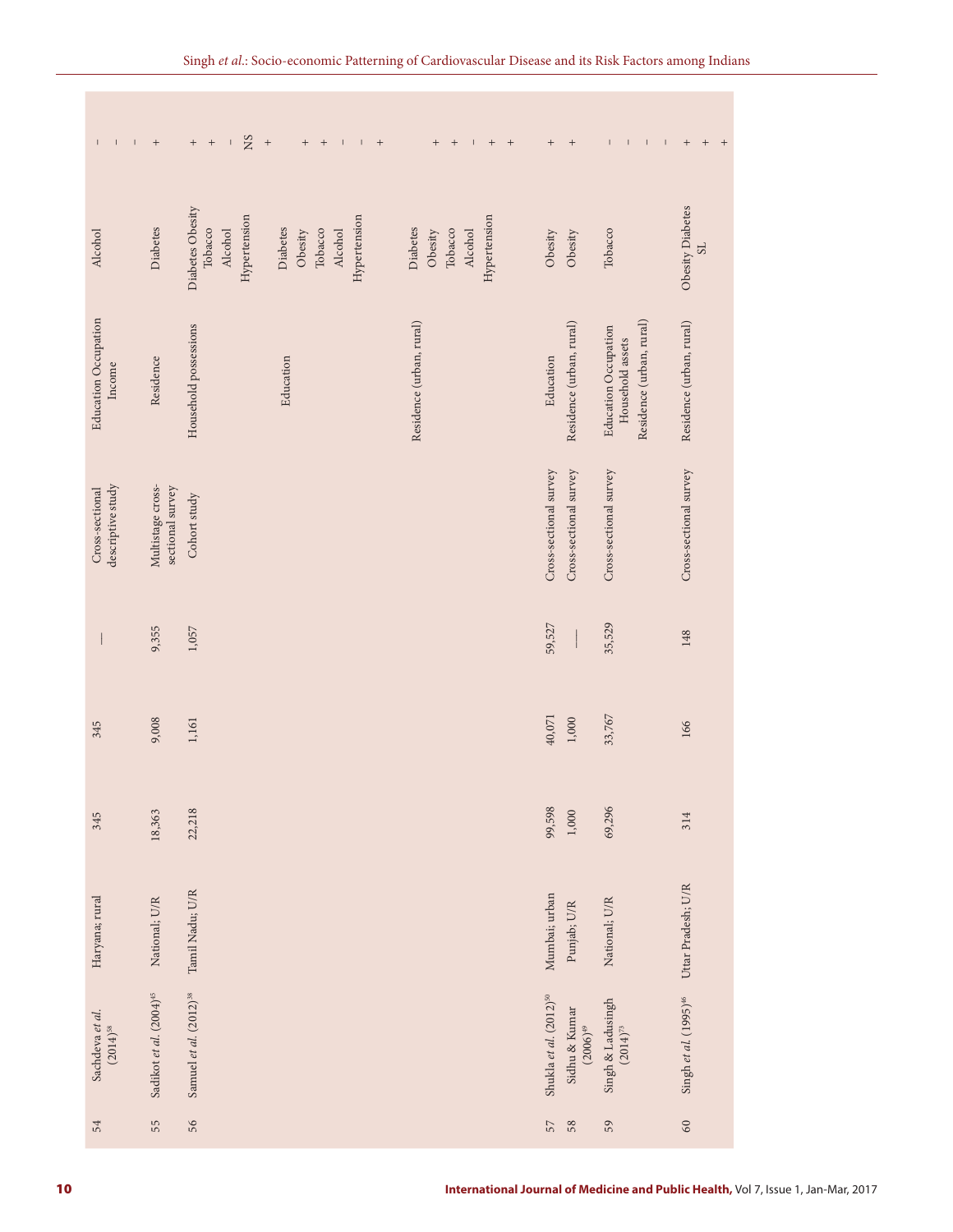| $+ (M)$ , NS $(F)$<br>$+ (M)$ , NS $(F)$<br>$\qquad \qquad +$<br>$^{+}$<br>$\qquad \qquad +$                              | $\qquad \qquad +$<br>$^+$<br>$^+$<br>$^+$<br>$\perp$                                                                      | NS<br>$^{\mathrm{+}}$<br>$\qquad \qquad +$<br>$\qquad \qquad +$<br>$^+$                                                   | $\perp$<br>$\mathbb{L}$          | $\mathsf I$<br>$\sim$ 1                 | SN<br>$+$<br>$^+$<br>$\,$ + $\,$<br>$+$                                | $\mathbf{I}$<br>$-1$<br>$\mathbf{L}$                                      | $\mathsf I$<br>$\mathbb{L}$<br>$\mathbb{L}$<br>$\mathbf{L}$               | $^+$<br>$\qquad \qquad +$                                           |
|---------------------------------------------------------------------------------------------------------------------------|---------------------------------------------------------------------------------------------------------------------------|---------------------------------------------------------------------------------------------------------------------------|----------------------------------|-----------------------------------------|------------------------------------------------------------------------|---------------------------------------------------------------------------|---------------------------------------------------------------------------|---------------------------------------------------------------------|
| <b>CAD</b> prevlence<br>Hypertension<br>Smoking<br>Obesity<br>$_{\rm 1S}$                                                 | CHD prevalence<br>Hypertension<br>Tobacco use<br>Diabetes<br>1S                                                           | Hypertension<br>Diabetes<br>Tobacco<br>Obesity<br>$_{\rm S}$                                                              | Tobacco                          | Tobacco                                 | Obesity                                                                | Alcohol                                                                   | Tobacco                                                                   | SL                                                                  |
| durables and family assets)<br>measuring occupation,<br>SES (composite scale<br>condition, consumer<br>education, housing | durables and family assets)<br>measuring occupation,<br>SES (composite scale<br>condition, consumer<br>education, housing | durables and family assets)<br>measuring occupation,<br>SES (composite scale<br>condition, consumer<br>education, housing | <b>Education Occupation</b>      | SE class (did not defined)<br>Education | Caste Education Standard<br>Residence (U/R)<br>Occupation<br>of living | caste Education Household<br>Residence (U/R) Social<br>standard of living | caste Education Household<br>Residence (U/R) Social<br>standard of living | living) Residence (urban,<br>SE position (standard of<br>rural      |
| Cross-sectional study                                                                                                     | Cross-sectional survey                                                                                                    | Cross-sectional surveys                                                                                                   | Cross-sectional survey           | Cohort study                            | Cross-sectional study                                                  | Cross-sectional survey                                                    | Cross-sectional survey                                                    | Cross-sectional study                                               |
| 875                                                                                                                       | 902                                                                                                                       | 3,257                                                                                                                     | 54,696                           | 44,053                                  | 77,220                                                                 | 1,49,93                                                                   | 1,49,939                                                                  | 2,708                                                               |
| 894                                                                                                                       | 904                                                                                                                       |                                                                                                                           | 27,141                           | 33,698                                  |                                                                        | 1,52,045                                                                  | 1,52,045                                                                  | 3,739                                                               |
| 1,769                                                                                                                     | 1,806                                                                                                                     | 3,257                                                                                                                     | 81,837                           | 77,751                                  | 77,220                                                                 | 3,01,984                                                                  | 3,01,984                                                                  | 6,447                                                               |
| Uttar Pradesh;<br>rural                                                                                                   | Uttar Pradesh;<br>urban                                                                                                   | Uttar Pradesh,<br>Maharashtra;<br>Kerala, West<br>Bengal,<br>urban                                                        | Maharashtra;<br>urban            | Kerala; rural                           | National; U/R                                                          | National; U/R                                                             | National; U/R                                                             | Andhra Pradesh,<br>Karnataka; U/R<br>Uttar Pradesh,<br>Maharashtra, |
| Singh et al. $(1997)^{12}$                                                                                                | Singh et al. (1998) <sup>9</sup>                                                                                          | Singh et al. $(1999)^{32}$                                                                                                | Sorensen et al.<br>$(2005)^{81}$ | Sreelakshmi et al.<br>$(2014)^{70}$     | Subramanian &<br>Smith $(2006)^{47}$                                   | Subramanian et al.<br>$(2005)^{65}$                                       | Subramanian et al.<br>$(2004)^{77}$                                       | Sullivan et al.<br>$(2012)^{56}$                                    |
|                                                                                                                           | 62                                                                                                                        | 63                                                                                                                        | 64                               | 65                                      | 66                                                                     | $67\,$                                                                    | 68                                                                        | 69                                                                  |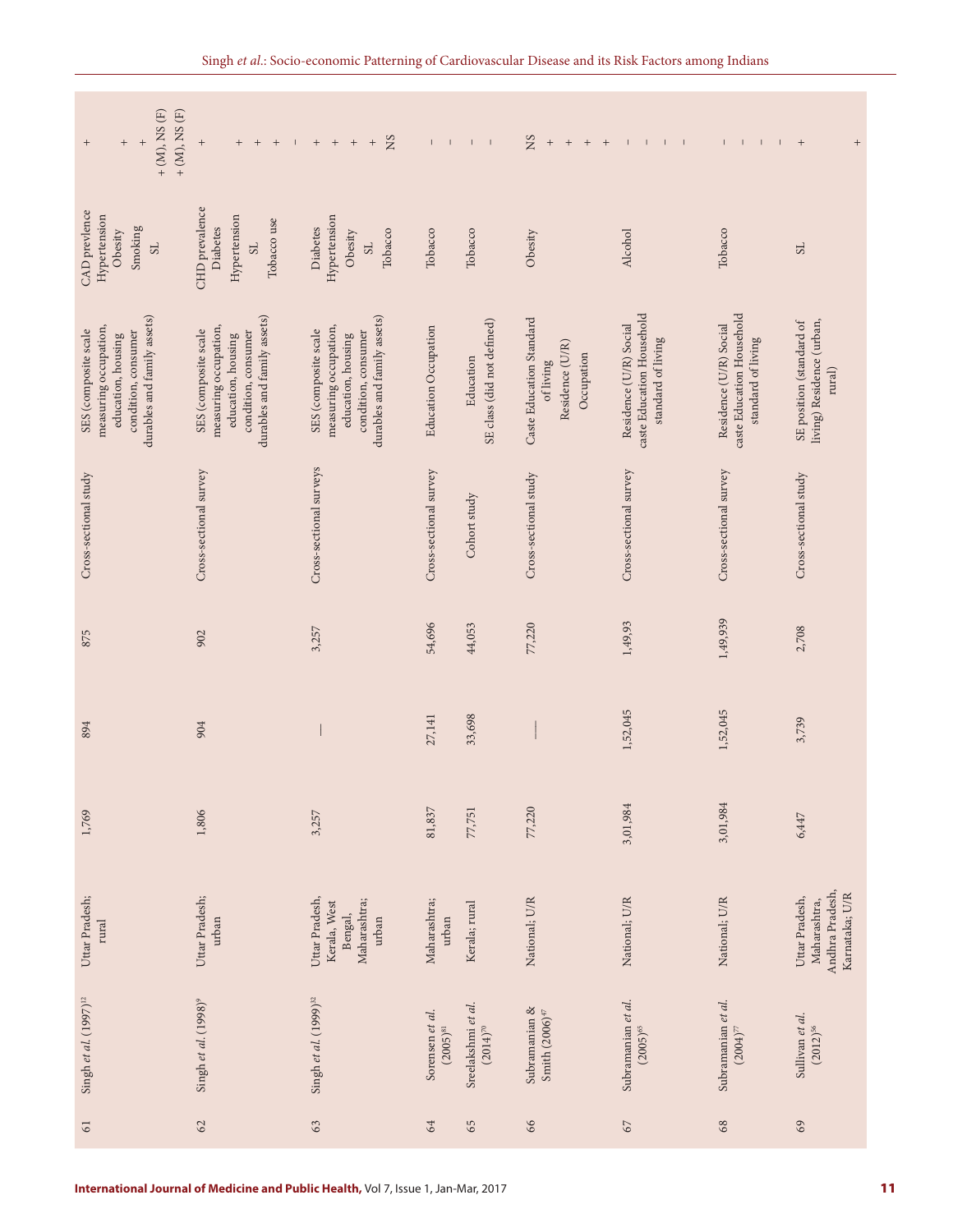| $+$<br>$^+$<br>$\mathbb{L}$<br>$\begin{array}{c} + \end{array}$<br>$\pm$<br>$\Box$<br>$\pm 1$     | $^+$<br>$+$<br>$\pm$<br>$\sim$ 1.                       | $^+$<br>$+$<br>$+$<br>$\Gamma$<br>$+$<br>$\perp$                           | $^{\mathrm{+}}$<br>$+$<br>$\,$ + $\,$<br>Γ.<br>$\qquad \qquad +$<br>$\perp$ | $^{\mathrm{+}}$<br>$^{\mathrm{+}}$<br>$\mathbb{L}$<br>$+$<br>$\pm 1$<br>$\mathsf I$ |
|---------------------------------------------------------------------------------------------------|---------------------------------------------------------|----------------------------------------------------------------------------|-----------------------------------------------------------------------------|-------------------------------------------------------------------------------------|
| Hypertension<br>Abdominal<br>Diabetes<br>Alcohol<br>Obesity<br>Tobacco<br>$\overline{\textrm{S}}$ | CHD mortality<br>Hypertension<br>Diabetic<br>Tobacco    | Hypertension<br>Overweight<br>Smoking<br>Diabetes<br>Alcohol<br>$_{\rm S}$ | Hypertension<br>Overweight<br>Smoking<br>Diabetes<br>Alcohol<br>$_{\rm S}$  | Hypertension<br>Overweight<br>Smoking<br>Diabetes<br>Alcohol<br>$_{\rm S}$          |
| Residence                                                                                         | occupation and property)<br>SES (income, education,     | Education                                                                  | Occupation                                                                  | Income                                                                              |
| Cross-sectional study                                                                             | Prospective registry<br>study                           | Cross-sectional study                                                      |                                                                             |                                                                                     |
| 3,799                                                                                             | $\rm \stackrel{A}{\sim}$                                | 2,329                                                                      |                                                                             |                                                                                     |
| 3,650                                                                                             | $\rm \stackrel{A}{\sim}$                                | 2,206                                                                      |                                                                             |                                                                                     |
| 77,449                                                                                            | 20,468                                                  | 4,535                                                                      |                                                                             |                                                                                     |
| Kerala; urban,<br>slums and rural                                                                 | Ntional (15states)<br>urban and rural<br>; urban, semi- | Andhra                                                                     |                                                                             |                                                                                     |
| Thankappan et al.<br>$(2010)^{27}$                                                                | Xavier et al. (2008) <sup>13</sup>                      | Zaman et al. $(2012)^{39}$                                                 |                                                                             |                                                                                     |
| $\sqrt{2}$                                                                                        | $\overline{\mathbf{r}}$                                 | $72$                                                                       |                                                                             |                                                                                     |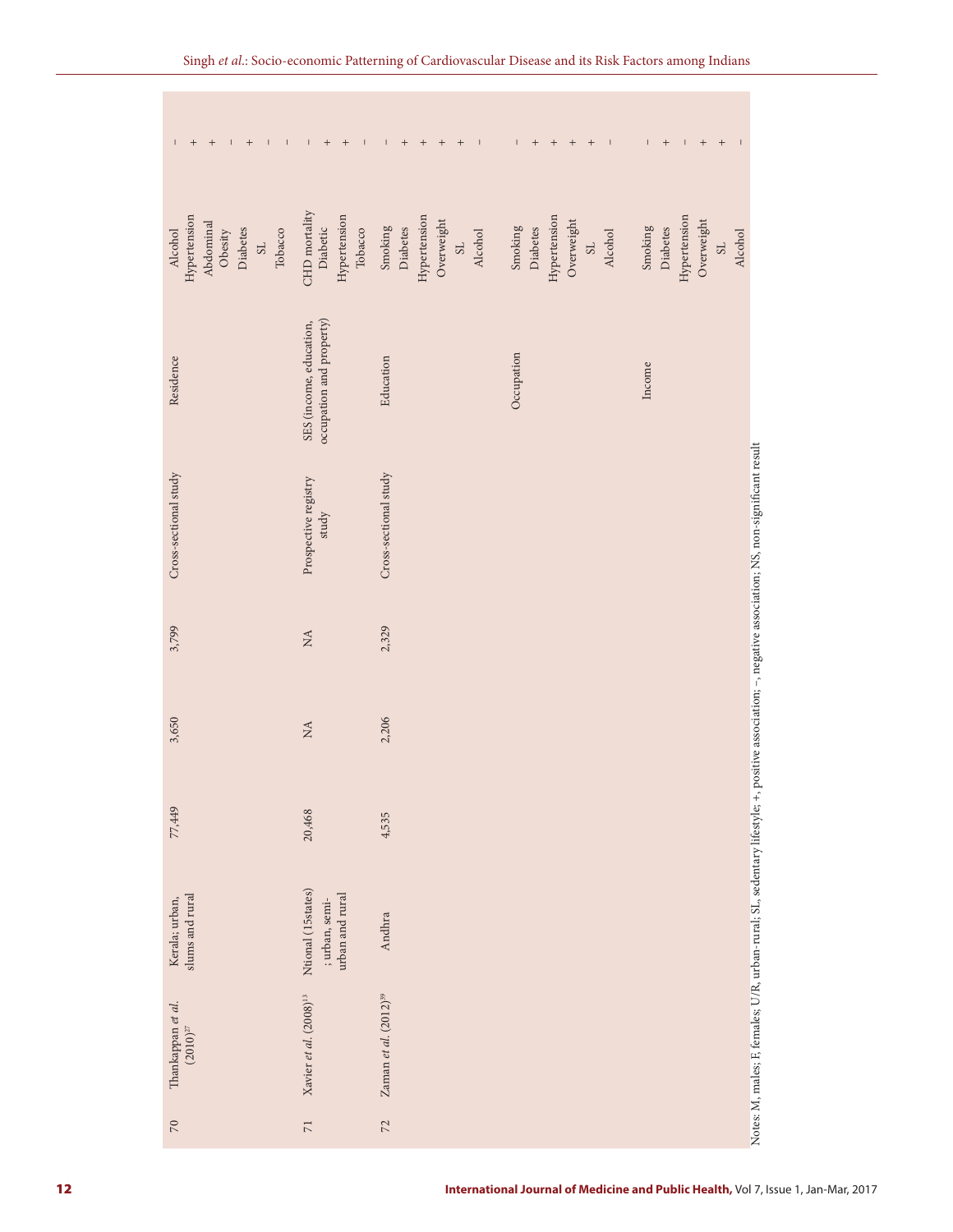

**Figure 3:** Direction of association (positive, negative, mixed/non-significant) between cardiovascular risk factors, prevalence and mortality w.r.t. socioeconomic status, stratified based on the year of data collection (1992–2003 and 2004–2015) from 72 studies and 236 associations. # Mixed association or non-significant (NS) association refers to different results reported either w.r.t. male and female participants or w.r.t urban and rural participants in the same study

## **Obesity**

All 21 selected studies<sup>12,14,26-32,34,37,38,39,43,46,47,49-53</sup> have either used the general criteria of WHO for obesity (BMI  $\geq$  30 or  $\geq$  25) or South-Asia-specific criteria (BMI  $\geq$  23). Except for four non-significant and mixed result associations, all the studied associations w.r.t. education, income, residence and occupation have reported a positive association between the SES and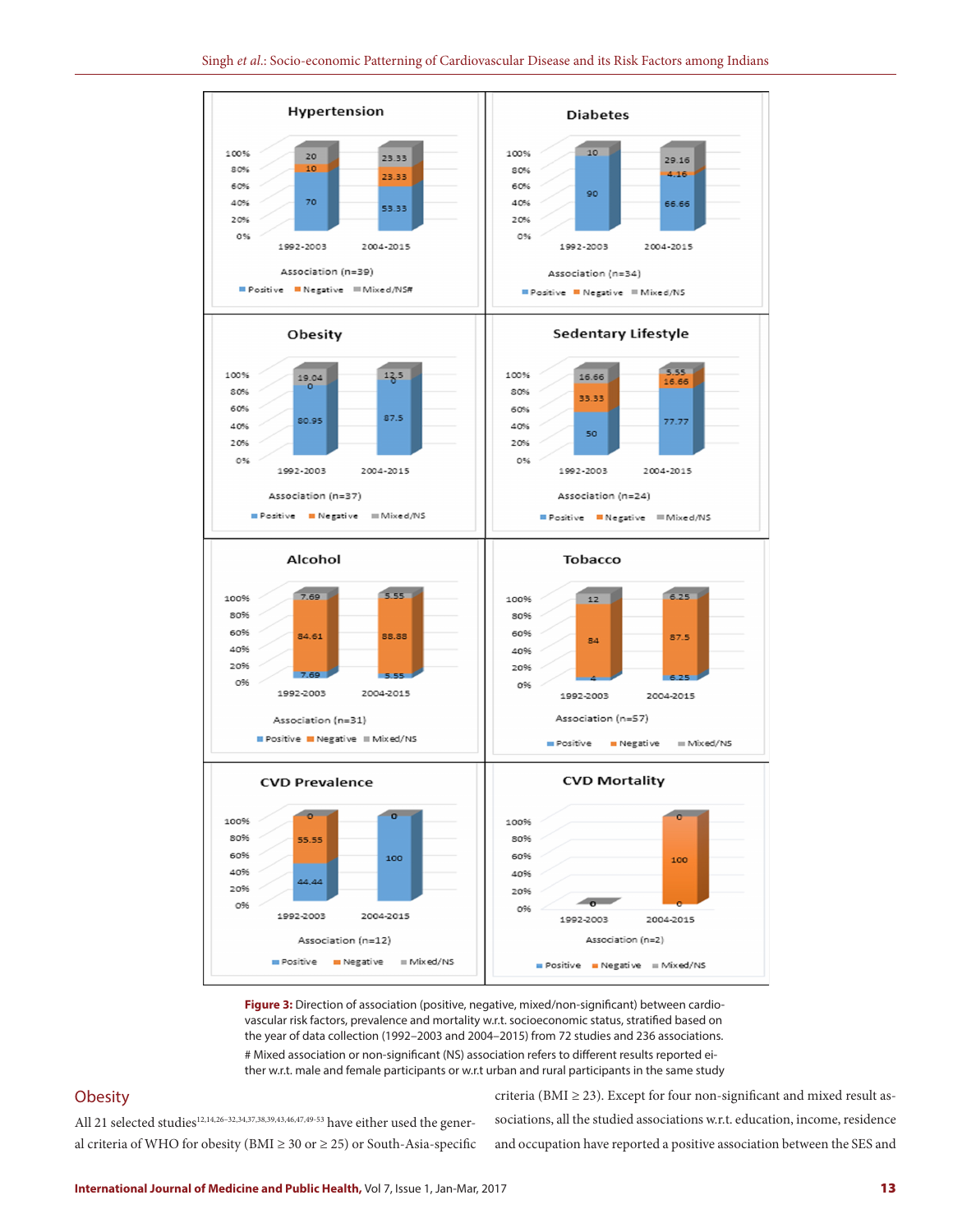obesity (Figure 2). Again, unlike developed countries, in India people from higher SES are more prone to obesity. Four studies have been carried out on female participants only<sup>30,32,47,51</sup> and they report similar results as those conducted on male participants, suggesting that SES affects both genders in the same way.

#### Sedentary lifestyle

Sixteen studies<sup>9,14,22,23,26,27-30,32,37,39,54-57</sup> were reviewed to determine the effect of sedentary lifestyle on CVD. In these studies, varied criteria were used for measuring sedentary lifestyle, including Johnson Space Centre (JSC) physical activity scale,<sup>51</sup> MET scores calculated using WHO's Global Physical Activity Questionnaire<sup>43,53</sup> Paffenberger's criteria<sup>23</sup> and the scale developed by Bharthi *et al*. 26,27 Out of the 18 studied associations w.r.t. education, income, residence and occupation, 13 reported positive and 5 reported negative relationships between sedentary lifestyle and SES (Figure 2). Thus, these studies support the view that people belonging to higher SES are more physically inactive than their lower SES counterparts.

#### Alcohol

All 13 studies<sup>27,29,34,58-67</sup> selected to study the effect of alcohol reported a negative relationship of alcohol intake with SES. Of these 13 studies, seven were done only on male participants. These studies investigated 27 associations w.r.t. four SES markers; except four, all reported a negative relationship between the SES and alcohol intake (Figure 2). These studies have either used the AUDIT (Alcohol Use Disorder Identification Test), questionnaire to report the prevalence rate or some other self-reporting method. Lower strata tend to use country liquor more and they are the most frequent and heavy drinkers.59,68 Caste, education and standard of living have also been reported to affect the alcohol consumption behaviour.<sup>65</sup> In the same study, it has been reported that the relationship between education and alcohol consumption is different among men and women; while men show an inverse relationship, a U-shaped relation has been reported for women.<sup>65</sup>

#### Tobacco

Thirty-one studies<sup>9,12,13,22,26,28-31,34,38,55,66,69-83</sup> were identified to investigate the effect of tobacco on CVD. All these studies investigated the association of the four most used SES markers and reported a negative association with tobacco use (Figure 2). These studies considered tobacco consumption either in smoke or/and smokeless form. Use of smokeless tobacco (26%) has been found to be more prevalent than smoking (14%).69 Bidi (a form of cigarette) is used commonly in rural and urban areas by poor section across India.83 Irrespective of the urban and rural setup, lower SES groups consume more tobacco, although the type of tobacco differs. With increase in education, all kinds of tobacco usage declined except for cigarette usage by men.<sup>69,76,81</sup> High usage of tobacco has been reported in self-employed participants and non-government employees of both genders, and it was highest in those participants who were unemployed but were capable of working. Student community reported the lowest use of tobacco.<sup>81</sup>

## Markers of socio-economic status

Among the studies we selected, 39 have used the place of residence as a marker in the form of a U/R difference; some studies have also included semi-urban and urban-slum areas along with U/R differences. Residence as a socioeconomic marker reported a negative association for all CVRFs, except for alcohol. Thus, these studies suggest a clear U/R division in India, where urban residents are positively associated with all CVRFs, except for alcohol. Interestingly, out of six reported associations between alcohol and residence, two were positive, three were negative and one was a mixed association, suggesting that both urban and rural populations are affected by alcohol.

Another important SES marker of CVD is education and it is also the most studied socioeconomic marker; 52 studies reviewed in this paper employed it. In our analysis, however, education consistently predicted negative associations with alcohol and tobacco throughout the timeline of our systematic review, but it produced a highly variable pattern of association with hypertension, followed by the remaining three CVRFs (diabetes, sedentary lifestyle and obesity). This suggests that urban population belonging to higher educated strata is more vulnerable to hypertension, diabetes, sedentary lifestyle and obesity, but not to alcohol and tobacco consumption. An important difference also exists in the context of tobacco consumption between urban and rural residents (as discussed earlier in the Tobacco section). Moreover, another review on Asian Indians has reported that urban Indian population is more susceptible to CVD and its risk factors than the rural population of India.<sup>84</sup>

#### CVD across Socioeconomic Status

No consensus has been found among the 11 studies<sup>8-13,15,26,85-87</sup> that have been identified to understand the trend of CVD w.r.t. SES. Five studies8-12 have reported a positive association, while the other six<sup>13,16,26,85-87</sup> reported a negative association between the CVD and SES of participants. Two of these 11 studies<sup>13,15</sup> have been analysed for understanding the pattern of CVD mortality across SES. Even though both studies have used different markers of SES, they reported a negative relationship between the SES and CVD mortality. Both of them reported a higher mortality rate among lower SES strata and least educated people. Lower SES patients were also found to receive least evidence-based treatment.<sup>13</sup> These studies<sup>13,15</sup> suggest that even though there is no clear pattern of association between the CVD and SES, the mortality is clearly higher among lower SES groups.

## Socioeconomic Patterning of CVD And Its Risk Factors Across Time

Total 236 associations from 72 studies were extracted and stratified w.r.t. to timeline (1992–2003 and 2004–2015) to understand the changing pattern of CVD and its risk factors in the last 25 years. This division of timeline was done to create equal time-intervals. The results showed that the percentage of negative association for hypertension and diabetes has increased over time, suggesting an increase in the number of hypertensive and diabetic patients from lower SES groups (Figure 3). In contrast, percentage of positive association has increased for sedentary lifestyle and obesity, i.e. the percentage of people from higher SES groups having sedentary lifestyle and more obesity has increased in the last 25 years. However, we could not find any significant change in the alcohol and tobacco consumption pattern w.r.t. SES, i.e. lower SES sections still bear the majority of its burden. All studies conducted during 2004–2015 have reported a positive association w.r.t. CVD prevalence in comparison to the earlier timeline of 1992–2003, but the burden of its mortality can be seen to lie completely with the lower SES section.

## **DISCUSSION**

This systematic review suggests that the pattern of CVD in India differs from that of developed countries, where both CVD prevalence and its risk factors are associated with lower SES. Our systematic review shows that although in India there is no clear pattern of association between CVD and SES, the same is not true with the association between CVRFs and SES. Based on the results, we can conclude that only two risk factors (tobacco and alcohol consumption) out of six that were studied are linked to lower SES, but the mortality rate due to CVD is higher among lower SES groups. Similar results were also reported in another review,<sup>17</sup>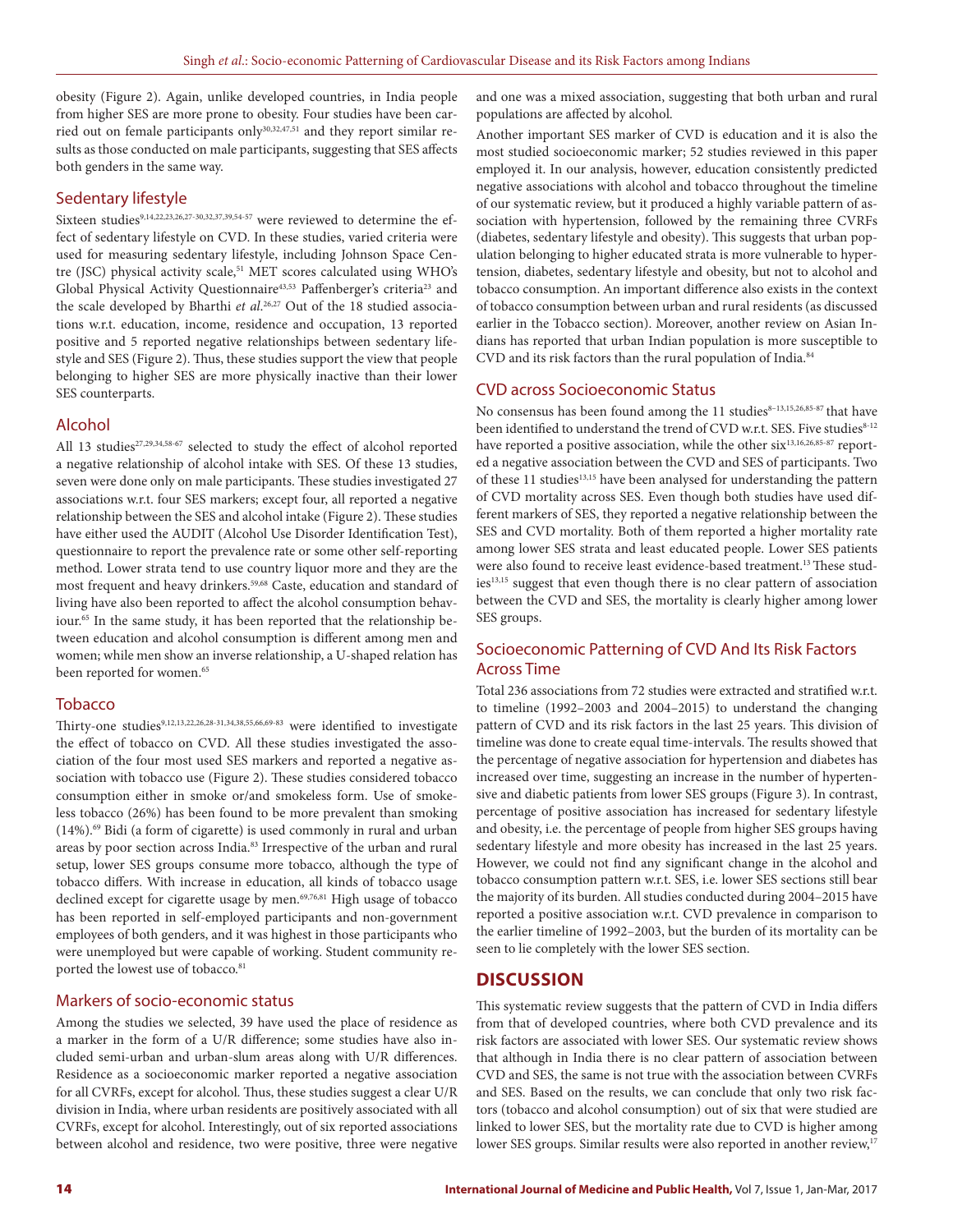which concluded that except smoking and low fruit and vegetable intake, other CVRFs are more prevalent in higher SES strata. Our systematic review reported a mixed result of CVD prevalence across SES, which could be the manifestation of the ongoing epidemiological transition in India. Moreover, as there is no consensus among studies over the SES patterning of CVD, it is too early to suggest a reversal of the social gradient and one should be cautious about proposing any such conclusion. With economic liberalisation, development and globalisation, the relationship between the CVD and SES is changing; however, it has not yet reached that point in India from where a reversal in the social gradient can occur. Because of this on-going process of development, one can see many, but not all, studies reporting a reversal of social gradient. Moreover, according to Ezzati *et al*. 88 when a nation's GNI (gross national income) crosses US\$ 5000, only then there will be a reversal in the relationship between the SES and risk factors of a specific disease. Data from the World Bank show that India's GNI has not crossed the US\$ 5000 mark yet;<sup>88</sup> thus, we can expect to have a negative relationship between the SES and the prevalence of risk factors and mortality in near future but not now.

A higher mortality among lower SES strata does not indicate the reversal of the social gradient in the context of CVD; instead, it indicates the occurrence of other important factors such as lesser accessibility to treatment facilities by lower SES groups,<sup>13</sup> lower level of education and its negative impact on health-related behaviour,<sup>22,90</sup> poor government policies<sup>65</sup> and malnutrition in lower SES strata.<sup>91</sup> In a landmark study,<sup>13</sup> Xavier *et al*. reported that patients belonging to lower SES groups receive less evidence-based treatment and a lesser interventional treatment. Only 9% patients cover their cost of treatment either through insurance, employer or through government funding. They also reported that patients of lower SES were not able to afford secondary prevention treatment and routine treatments in hospitals. Inability of patients to reach hospital in time is another factor that increases the mortality rate. Due to lack of good ambulance services, traffic problems and longer distance from hospitals, patients reach the hospital quite late and sometimes they die before reaching there. These factors affect weaker sections and rural people more as they do not own any private vehicle and rural areas have generally poor ambulance services. Xavier *et al*. also proposed that with equal accessibility of treatment facilities, mortality difference across different SES strata could disappear.

Loopholes in government policies can influence the mortality and morbidity rates of CVD as well as the presence or absence of its risk factors. In particular, higher prevalence of alcohol and tobacco use in lower SES people can be attributed to government policies. In India, it is the responsibility of the state to make policies on alcohol production and consumption.<sup>65</sup> As a result, states have different alcohol consumption rates. Many studies<sup>92,93</sup> have reported that because of its easy availability and low price, poor people tend to use country liquor more,<sup>59</sup> which is sometimes adulterated with a high level of ethanol. However, there are still no strict rules or policies for monitoring country liquor in India. As rightly put, 'The politics of alcohol in India is complex', as both the Indian government and Indian economy depend on alcohol industry for revenue and generation of jobs; therefore, it is difficult for the government to put stringent laws to control alcohol production and consumption.<sup>62</sup>

The government should also impart a rural orientation in all its tobaccocontrol programs as all strata of the rural population are equally affected by tobacco use.70 Bidi smoking is also a common form of tobacco use in rural area. As per government policies, bidi manufacturing industry is considered a small-scale industry. Hence, many policies support the bidi industry.90 Another reason for the higher prevalence of CVD in lower SES groups could be malnutrition. Though they are more physically active because of their occupation-related requirements, this does not give them an advantage against CVD because of their poor diet.<sup>26</sup>

## **CONCLUSION AND RECOMMENDATIONS**

The following findings can be summarised from the present review:

- CVD risk factors are more associated with higher SES, but lower SES groups have higher mortality.
- Mixed results on CVD patterning and risk factors suggest that the Indian society is undergoing an epidemiological transition.
- Education, as a marker of SES, plays an important role in determining the health behaviour.
- Urban population with higher SES is more prone to CVD prevalence and CVRFs (hypertension, diabetes, obesity and sedentary lifestyle), while that with lower SES is more prone to CVD mortality. In contrast, both urban and rural populations with lower SES have a higher percentage of tobacco and alcohol consumption than their counterparts with higher SES.
- Factors such as treatment facilities and government policies play an important role in affecting CVD and its associated risk factors.

The majority of reviewed studies have used education as a SES marker and found its significant role in predicting the risk factors. As education decreases, it decreases the awareness on the ill effects of smoking, alcohol, diet, physical exercise and healthy behaviours and also negatively influences the adherence behaviour.<sup>93</sup> As lower strata have less financial resources and cannot afford expensive CVD treatments, self-management practices can play an important part in lowering down their mortality rate. The government should take an active role in organising CVD rehabilitation programs, especially for weaker sections, so that they can be made aware about self-management practices and various risk factors and health issues related to CVD.

Policy makers should take into account the patterning of CVRFs while formulating policies and programs to curb CVD. In India, formulating policies for CVD will be a difficult challenge for policy makers, because although higher SES strata are suffering more from CVRFs, lower SES strata have a higher CVD mortality rate. If India wants to control the CVD epidemic, then its policy makers need to take into account both strata. Special attention should be given to factors responsible for unequal distribution of medical facilities among different SES strata. Special attention should also be given to the problem of higher tobacco and alcohol consumption among lower SES groups as it can lead to health problems other than CVD.

## **ACKNOWLEDGEMENT**

None

## **CONFLICT OF INTEREST**

None

## **REFERENCES**

- 1. World Health Organization. Diet, nutrition and the prevention of chronic diseases. World Health Organ Tech Rep Ser 2003;916. [Cited 2014 December 24] Avaliable from: http://www.who.int/dietphysicalactivity/publications/trs916/ download/en/.
- 2. UNDP. About India. [Internet] [Cited 2015 Januray 30] Avaliable from: http:// www.in.undp.org/content/india/en/home/countryinfo/.
- 3. Mackay J, Mensah GA, Mendis S, Greenlund K. The atlas of heart disease and stroke. World Health Organization; 2004.
- 4. Kaplan GA, Keil JE. Socioeconomic Factors and Cardiovascular Disease : A review of the literature. Circulation 1993;88:1973–98. http://dx.doi.org/10.1161/01. CIR.88.4.1973.
- 5. Reddy KS, Yusuf S. Emerging Epidemic of Cardiovascular Disease in Developing Countries. Circulation 1998;97:597–601. http://dx.doi.org/10.1161/01. CIR.97.6.596.
- 6. Jeemon P, Reddy KS. Social determinants of cardiovascular disease outcomes in Indians. Indian J Med Res 2010;132:617–22. PMid:21150014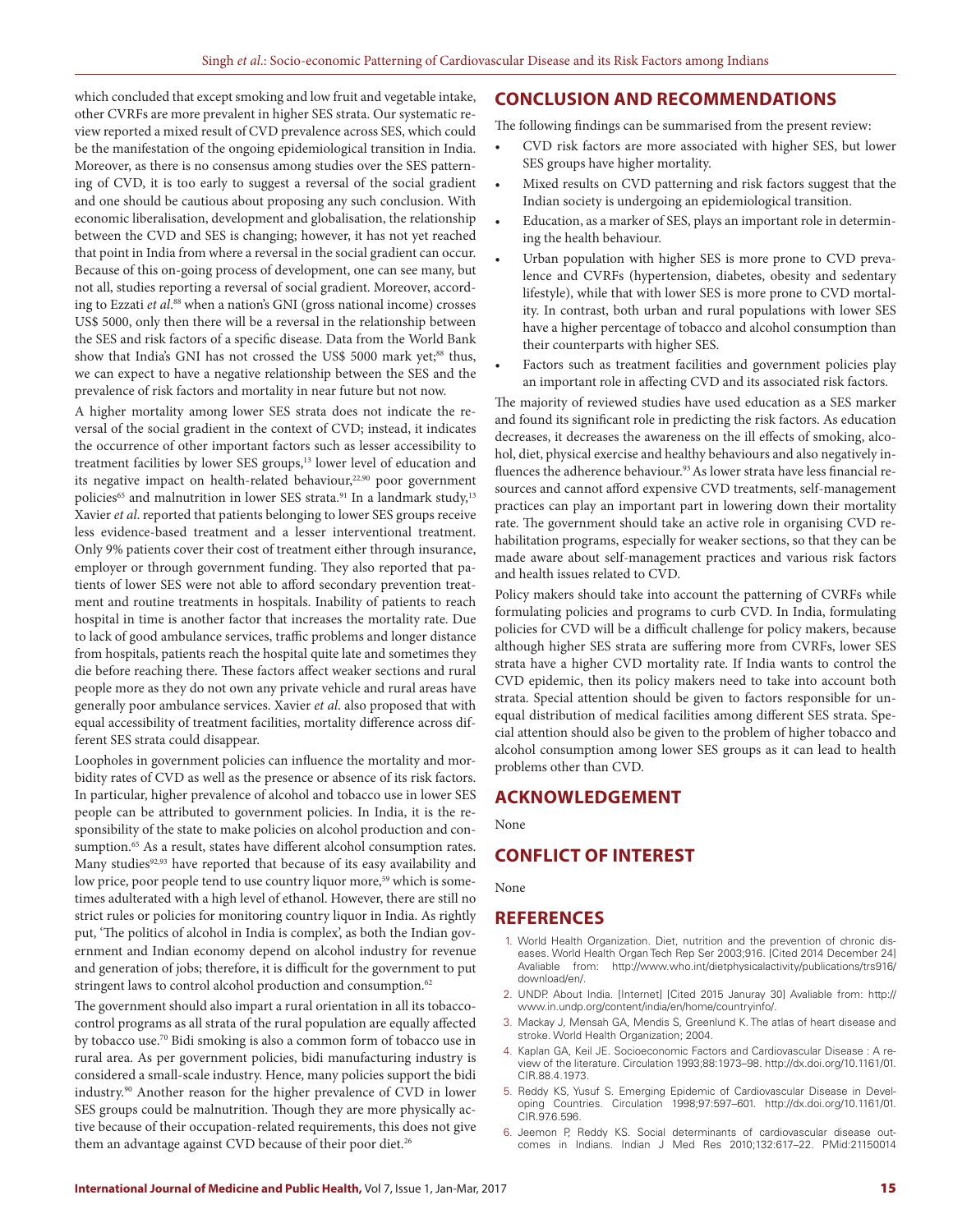PMCid:PMC3028951.

- 7. Sarvotham SG, Berry JN. Prevalence of Coronary Heart Disease in an Urban Population in Northern India. Circulation 1968;37:939–53. http://dx.doi. org/10.1161/01.CIR.37.6.939.
- 8. Rao KD, Bhatnagar A, Murphy A. Socio-economic inequalities in the financing of cardiovascular & diabetes inpatient treatment in India. Indian J Med Res 2011;133:57–63. PMid:21321420 PMCid:PMC3100147.
- 9. Singh RB, Sharma JP, Rastogi V, Niaz MA, Ghosh S, Beegom R, *et al.* Social class and coronary artery disease in a urban population of North India in the Indian lifestyle and heart study. Eur Heart J 1998;64:195–203. http://dx.doi. org/10.1016/s0167-5273(98)00048-5.
- Patil SS, Joshi R, Gupta G, Reddy MVR, Pai M, Kalantri SP. Risk factors for acute myocardial infarction in a rural population of central India: a hospital-based case-control study. Natl Med J India 2004;17:189–94. PMid:15372760.
- 11. Joshi AV, Hungund BR, Katti SM, Viveki RG. Prevalence of hypertension and its socio demographic and occupational determinants among bus drivers in North Karnataka – A Cross sectional study 2013;2:3–7.
- 12. Singh RB, Sharma JP, Rastogi V, Niaz MA, Ghosh S, Beegom R, *et al.* Social class and coronary disease in rural population of north India. The Indian Social Class and Heart Survey. Eur Heart J 1997;18:588–95. http://dx.doi.org/10.1093/ oxfordjournals.eurheartj.a015301 ; PMid:9129887.
- 13. Xavier D, Pais P, Devereaux PJ, Xie C, Prabhakaran D, Reddy KS, *et al.* Treatment and outcomes of acute coronary syndromes in India (CREATE): a prospective analysis of registry data. Lancet 2008;371:1435–42. http://dx.doi.org/10.1016/ S0140-6736(08)60623-6.
- 14. Reddy KKR, Rao AP, Reddy TPK. Socioeconomic status and the prevalence of coronary heart disease risk factors. Asia Pac J Clin Nutr 2002;11:98–103. http:// dx.doi.org/10.1046/j.1440-6047.2002.00267.x ; PMid:12074188.
- 15. Pednekar MS, Gupta R, Gupta PC. Illiteracy, low educational status, and cardiovascular mortality in India. BMC Public Health 2011;11:567. http://dx.doi. org/10.1186/1471-2458-11-567 ; PMid:21756367 PMCid:PMC3160988.
- 16. Pais P, Pogue J, Gerstein H, Zachariah E, Savitha D, Jayprakash S, *et al.* Risk factors for acute myocardial infarction in Indians: a case-control study. Lancet 1996;348:358–63. http://dx.doi.org/10.1016/S0140-6736(96)02507-X.
- 17. Subramanian SV., Corsi DJ, Subramanyam MA., Smith GD. Jumping the gun: The problematic discourse on socioeconomic status and cardiovascular health in India. Int J Epidemiol 2013;42:1410–26. http://dx.doi.org/10.1093/ije/dyt017 ; PMid:23563358.
- 18. Jones-Smith JC. Commentary: Jumping the gun or asleep at the switch: is there a middle ground? Int J Epidemiol 2013;42:1435–7. http://dx.doi.org/10.1093/ije/ dyt080 ; PMid:24008331 PMCid:PMC3807612.
- 19. Subramanian SV., Subramanyam MA., Corsi DJ, Smith GD. Rejoinder: Need for a data-driven discussion on the socioeconomic patterning of cardiovascular health in India. Int J Epidemiol 2013;42:1438–43. http://dx.doi.org/10.1093/ije/ dyt181 ; PMid:24019422.
- 20. Kurian NJ. Widening economic & social disparities: Implications for India. Indian J Med Res 2007;126:374–80. PMid:18032812.
- 21. Hnatkovska V, Lahiri A. The rural-urban divide in India. Int Growth Centr Work Pap. 2013.
- 22. Reddy KS, Prabhakaran D, Jeemon P, Thankappan KR, Joshi P, Chaturvedi V, *et al*. Educational status and cardiovascular risk profile in Indians. Proc Natl Acad Sci U S A 2007;104:16263–8. doi:10.1073/pnas.0700933104. http://dx.doi. org/10.1073/pnas.0700933104.
- Bhadoria AS, Kasar PK, Toppo N a, Bhadoria P, Pradhan S, Kabirpanthi V. Prevalence of hypertension and associated cardiovascular risk factors in Central India. J Family Community Med 2014;21:29–38. http://dx.doi.org/10.4103/2230- 8229.128775 ; PMid:24695988 PMCid:PMC3966094.
- 24. Kokiwar PR, Gupta SS, Durge PM. Prevalence of hypertension in a rural community of central India. J Assoc Physicians India. 2012;60:26-29. PMid:23409417.
- 25. Moser KA, Agrawal S, Davey Smith G, Ebrahim S. Socio-demographic inequalities in the prevalence, diagnosis and management of hypertension in India: analysis of nationally-representative survey data. PLoS One 2014;9:e86043. http://dx.doi.org/10.1371/journal.pone.0086043 PMCid:PMC3900470.
- 26. Gupta R, Gupta VP, Ahluwalia NS. Educational status, coronary heart disease, and coronary risk factor prevalence in a rural population of India. BMJ 1994;309:1332–6. http://dx.doi.org/10.1136/bmj.309.6965.1332 ; PMid:7866081 PMCid:PMC2541843.
- 27. Thankappan KR, Shah B, Mathur P, Sarma PS, Srinivas G, Mini GK, *et al.* Risk factor profile for chronic non-communicable diseases: Results of a communitybased study in Kerala, India. Indian J Med Res 2010;131:53–63. PMid:20167974.
- 28. Gupta R, Gupta VP, Sarna M, Prakash H, Rastogi S, Gupta KD. Serial epidemiological surveys in an urban Indian population demonstrate increasing coronary risk factors among the lower socioeconomic strata. J Assoc Physicians India 2003;51:470–7. PMid:12974428.
- 29. Kinra S, Bowen LJ, Lyngdoh T, Prabhakaran D, Reddy KS, Ramakrishnan L, *et al.* Sociodemographic patterning of non-communicable disease risk factors in rural India: a cross sectional study. BMJ 2010;341:c4974. http://dx.doi.org/10.1136/ bmj.c4974 ; PMid:20876148 PMCid:PMC2946988.
- 30. Pandey RM, Gupta R, Misra A, Misra P, Singh V, Agrawal A, *et al*. Determinants of urban–rural differences in cardiovascular risk factors in middle-aged women in India: A cross-sectional study. Int J Cardiol 2013;163:157–62. http://dx.doi. org/10.1016/j.ijcard.2011.06.008 ; PMid:21880382.
- 31. Gupta R, Kaul V, Agrawal A, Guptha S, Gupta VP. Cardiovascular risk according to educational status in India. Prev Med (Baltim) 2010;51:408–11. http://dx.doi. org/10.1016/j.ypmed.2010.08.014 PMid:20817021.
- 32. Singh RB, Beegom R, Mehta AS, Niaz M A, De AK, Mitra RK, *et al*. Social class, coronary risk factors and undernutrition, a double burden of diseases, in women during transition, in five Indian cities. Int J Cardiol 1999;69:139–47. http://dx.doi.org/10.1016/S0167-5273(99)00010-8.
- 33. Farag YM, Mittal B V, Keithi-Reddy S, Acharya VN, Almeida AF, C Anil, *et al*. Burden and predictors of hypertension in India: results of SEEK (Screening and Early Evaluation of Kidney Disease) study. BMC Nephrol 2014;15:42. http:// dx.doi.org/10.1186/1471-2369-15-42 ; PMid:24602391 PMCid:PMC4015417.
- 34. Gupta V, Millett C, Walia GK, Kinra S, Aggarwal A, Prabhakaran P, *et al*. Socioeconomic patterning of cardiometabolic risk factors in rural and peri-urban India: Andhra Pradesh children and parents study (APCAPS). J Public Health (Bangkok) 2015;23:129–36. http://dx.doi.org/10.1007/s10389-015-0662-y ; PMid:26000232 PMCid:PMC4434856.
- 35. Laxmaiah A, Meshram II, Arlappa N, Balakrishna N, Rao KM, Reddy CG, *et al*. Socio-economic & demographic determinants of hypertension & knowledge, practices & risk behaviour of tribals in India. Indian J Med Res 2015;141:697– 708. PMid:26139790 PMCid:PMC4510771.
- 36. Manimunda SP, Sugunan AP, Benegal V, Balakrishna N, Rao MV, Pesala KS. Association of hypertension with risk factors & hypertension related behaviour among the aboriginal Nicobarese tribe living in Car Nicobar Island, India. Indian J Med Res 2011;133:287–93. PMid:21441682 PMCid:PMC3103153.
- 37. Kapoor D, Bhardwaj AK, Kumar D, Raina SK. Prevalence of Diabetes Mellitus and Its Risk Factors among Permanently Settled Tribal Individuals in Tribal and Urban Areas in Northern State of Sub-Himalayan Region of India. Int J Chronic Dis 2014;2014:9. http://dx.doi.org/10.1155/2014/380597.
- 38. Samuel P, Antonisamy B, Raghupathy P, Richard J, Fall CH. Socio-economic status and cardiovascular risk factors in rural and urban areas of Vellore, Tamilnadu, South India. IntJEpidemiol 2012;41:1315–27. http://dx.doi.org/10.1093/ ije/dys001.
- 39. Justin Zaman M, Patel A, Jan S, Hillis GS, Raju PK, Neal B, *et al.* Socio-economic distribution of cardiovascular risk factors and knowledge in rural India. Int J Epidemiol 2012;41:1302–14. http://dx.doi.org/10.1093/ije/dyr226 ; PMid:22345313.
- 40. Agrawal S, Ebrahim S. Prevalence and risk factors for self-reported diabetes among adult men and women in India: findings from a national cross-sectional survey. Public Health Nutrition. 2012;15(06):1065-77. http://dx.doi.org/10.1017/ S1368980011002813 ; PMid:22050916 PMCid:PMC3458429.
- 41. Corsi DJ, Subramanian S V. Association between socioeconomic status and self-reported diabetes in India: a cross-sectional multilevel analysis. BMJ Open 2012;2:e000895–e000895. http://dx.doi.org/10.1136/bmjopen-2012-000895 ; PMid:22815470 PMCid:PMC3401832.
- 42. Ramachandran A, Snehalatha C, Kapur A, Vijay V, Mohan V, Das AK, *et al*. High prevalence of diabetes and impaired glucose tolerance in India: National Urban Diabetes Survey. Diabetologia 2001;44:1094–101. http://dx.doi.org/10.1007/ s001250100627 ; PMid:11596662.
- 43. Raghupathy P, Antonisamy B, Fall CHD, Geethanjali FS. High prevalence of glucose intolerance even among young adults in south India 2007;77:269–79.
- 44. Mohan V, Sandeep S, Deepa R, Shah B, Varghese C. Epidemiology of type 2 diabetes: Indian scenario. Indian J Med Res 2007;125:217–30. PMid:17496352.
- 45. Sadikot SM, Nigam A, Das S, Bajaj S, Zargar AH, Prasannakumar KM, *et al*. The burden of diabetes and impaired glucose tolerance in India using the WHO 1999 criteria: Prevalence of diabetes in India study (PODIS). Diabetes Res Clin Pract 2004;66:301–7. http://dx.doi.org/10.1016/j.diabres.2004.04.008 ; PMid:15609460.
- 46. Singh RB, Ghosh S, Niaz AM, Gupta S, Bishnoi I, Sharma JP, *et al*. Epidemiologic study of diet and coronary risk factors in relation to central obesity and insulin levels in rural and urban populations of North India. Int J Cardiol 1995;47:245– 55. http://dx.doi.org/10.1016/0167-5273(94)02186-M.
- 47. Subramanian SV, Smith GD. Patterns, distribution, and determinants of underand overnutrition: a population-based study of women in India. Am J Clin Nutr 2006;84:633–40. PMid:16960179.
- 48. Chhabra P, Chhabra SK. Distribution and determinants of body mass index of non-smoking adults in Delhi, India. J Heal Popul Nutr 2007;25:294–301. PMid:18330062 PMCid:PMC2754037.
- 49. Sidhu S, Kumari K. Incidence of overweight and obesity among urban and rural males of Amritsar. J Exerc Sci Physiother 2006;2:79–83.
- 50. Shukla HC, Gupta PC, Mehta HC, Hébert JR. Descriptive epidemiology of body mass index of an urban adult population in western India. J Epidemiol Community Health 2002;56:876–80. http://dx.doi.org/10.1136/jech.56.11.876 ; PMid:12388581 PMCid:PMC1732045.
- 51. Kaur G, Singh SP, Singh A. Prevalence of overweight and obesity in urban and rural women of Punjab. Hum Biol Rev 2013;2:306–13.
- 52. Rathi MA, Irani A, Kakrani VA. Obesity and its risk factors in urban and ru-